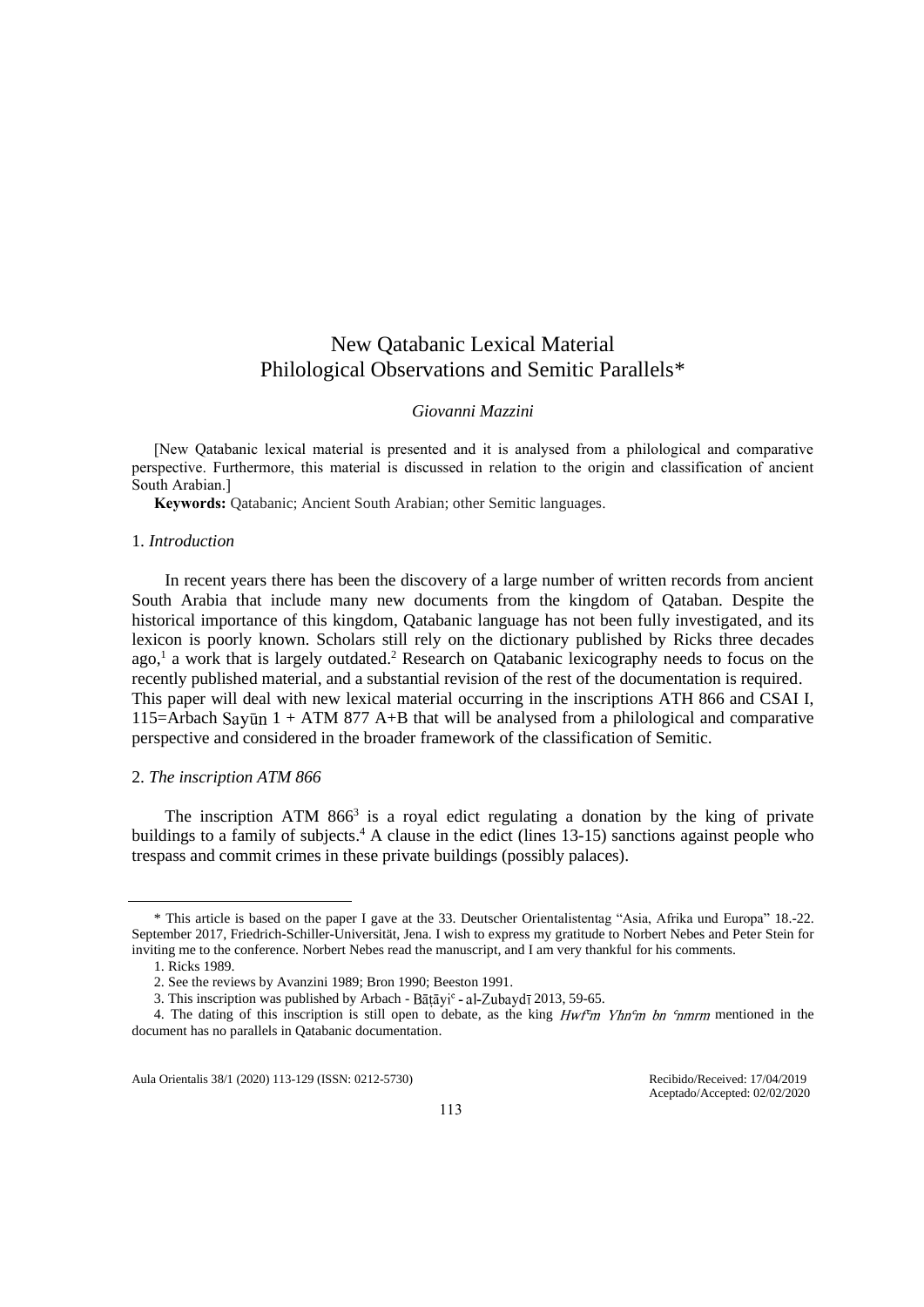$W^{-13}$  / vhrmwn bn kl-dm b- $V<sup>c</sup>$ rb-s'm  $I(h)$ ytmm w-t<sup>14 o</sup>bym w-ngzm <sup>o</sup>w nhb <sup>o</sup>w s<sup>3</sup>hb <sup>o</sup>w s'hllm<sup>15 o</sup>w s'gzym  $ws'tn \, s'nt \, \partial ytn \, (\ldots)$ 

"*and* <sup>13</sup>*let (the palaces) be prohibited (protected, be inviolable) against anybody who will enter them to be in a squat and to* <sup>14</sup>*cause incidents and to create brawls or to pillage or to cause destruction or to plunder* <sup>15</sup>*or to install himself inside these palaces* (……)"

These crimes are described by a sequence of 7 infinitives,  $hytmm/t^2bym/\eta zzm/\rho hbb/s^3hb/$  $5<sup>5</sup>$ , all attested in Qatabanic for the first time.

The verb *hytmm* is the  $-t$ - infix stem from the root  $h y n f$ , which is only attested in the Minaic fragment M 315=R 3340, 3:

### $[... \, ...]$ srhhtm w-kl hymm w-'lwhm w-'s' $[... \, ...]$

Here, the context refers to architectural structures, as indicated by the term *srhhtm*. Since this term *srht* is attested in ASA with the sense of "*the upper storey or floor of a building*"<sup>7</sup>, the Minaic term *hymm* is likely to refer to a "*covered structure / room*", which is also consistent with the semantic value of the Semitic root HYM designating the "*tent*" or a type of "*dwelling*"<sup>8</sup>. Significantly, the Classical Arabic term  $\psi \bar{a}$  in Qur 55, 72<sup>9</sup> as well as in the Mu°allaqa Labid,  $12^{10}$  refers to a type of dwelling that is associated to a refined place of pleasure<sup>11</sup>. A similar association appears to be reflected in the Ugaritic passage KTU 1.4 I, 23-43, where the divine blacksmith  $Ktr$  *w-Hss* fabricates precious furniture of gold and silver, including a  $\frac{h}{m}$  (line 29)<sup>12</sup>.

These data suggest that the Qatabanic verb form  $\frac{h}{t}$  than  $\frac{h}{t}$  can be interpreted as the action of "*taking shelter within a dwelling as a permanent home*". Given the context mentioning serious

10. See the passage in line 12 *šāqat-ka zu<sup>c</sup>nu l-hayyi yawma tahammalū fa-takannasū qatunān tasirru hiyāmu-hā* and more in general the context in lines 12-15.

<sup>5.</sup> The infinitives having the suffix -*m* are derived stems; on this particular morpho-syntactical structure of Qatabanic, see Nebes 1988, 70-71, 73, 77; 1997, 127; Nebes - Stein 2004, 472, 4.7.3.4, 484, 5.8.3; Kogan - Korotayev 2007, 186; Stein 2011, 1062.

<sup>6.</sup> Arbach - Bāṭāyi<sup>c</sup> - al-Zubaydī 2013, 63 suggest that this term derive from the root  $\frac{h}{m}$ , attested in the form hytmtn in the Sabaic text Ja 655, 17 and interpreted by SD, 63 "*cultivated plot*" (but the context is unclear, and the Sabaic dictionary on line sabaweb.uni-jena considers this term as a proper name), hence their rendering of Qatabanic hytmm (at pg. 60) "zarā'a". This interpretation, however, must be rejected. The rest of their translation of the whole passage under examination also appears unclear, and cannot be accepted; see the pages 60 and 63-64.

<sup>7.</sup> See Loreto 2011, 69 with bibliography in footnote 5.

<sup>8.</sup> Cohen 2012, 983.

<sup>9.</sup> See the passage hūrun maqsurātun fī l-hiyāmi, where the term hūr refers to the fairest women granted by God (see Qur 44, 54; 52, 20; 56, 22). The term  $h\bar{u}r$  is etymologically connected to the Semitic root HWR; see Bulakh 2004, 273-274.

<sup>11.</sup> See also in general Kazimirski 1860, 659 and Lane 1865, 837.

<sup>12.</sup> This term has been interpreted either as "*a canopied resting place*, *canopy*, *baldachin*, *tent*" (DUL, 411; Smith - Pitard 2009, 397, 413-415) or as "*Wohnung*" (Dietrich - Loretz 2000, 208). These oscillations in the interpretation are caused by the literary connotation of the term  $hym$  in Ugaritic poetry, which is meant to evoke a marvelous item (hence the sense "*a canopied resting place*, *canopy*, *baldachin*" appears to be preferable). The parallels with Classical Arabic mentioned above are helpful in understanding this specific connotation.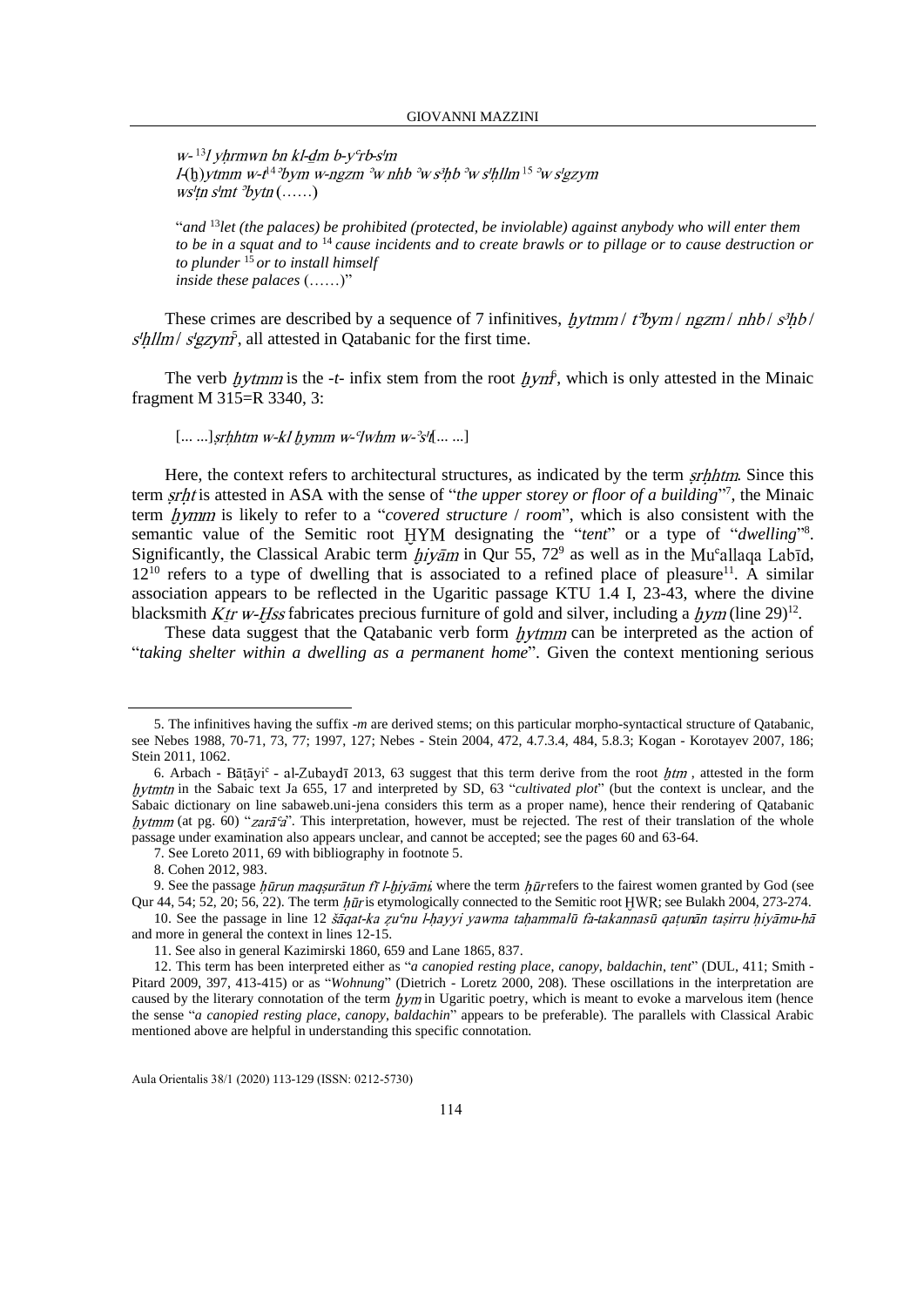infractions, this action is likely to have a legal connotation such as "*occupying buildings*" in the sense of "*being (illegally) in a squat*".

This interpretation is consistent with the meaning conveyed by the other verb form *âgzym*  occurring at the end of the verb sequence mentioned above. This is the *â*- stem from the root *gzy*, which is well attested in Sabaic, although its interpretation has been a subject of discussion. Recently, Stein has proposed the rendering "*verbleiben*" <sup>13</sup> for the verb form *ygzyy* in the minuscule text X.BSB 44=Mon.script.sab 515, 2-3. This interpretation was already suggested by Ryckmans for other Sabaic documents<sup>14</sup> and subsequently accepted by many scholars<sup>15</sup>. Interestingly, this meaning is confirmed by the same root in Ge<sup>c</sup>ez, with the sense "*time, moment, period*"<sup>16</sup>, and in Yemeni Arabic with the meaning "to pass time"<sup>17</sup>.

The meaning occurring in Sabaic appears to suit the Qatabanic context under examination. It can be pointed out, therefore, that the two verb forms *hytmm* and  $\hat{a}gzym$  refer to a major infraction consisting of the illegal occupation of private buildings, which appears to be central in the edict ATM 866*.*

By contrast, the verb  $t^3$ bym, a *t*- prefix stem form the root  $y^3$ y, appears to designate a different type of infraction. A similar form is attested, as the noun  $t^3y$ , in the Sabaic edict R 4176, 10, and has been interpreted by Møller "*sich untereinander bekämpfen*" <sup>18</sup>. The same term occurs in the minuscule documents X.BSB 99=Mon.script.sab 331, 6 and X.BSB 107=Mon.script.sab 80, 5, and it is rendered by Stein "*Auseinandersetzung*"<sup>19</sup>. The expression  $t^2$ by  $\partial t$ *d-km* occurring in X.BSB 99=Mon.script.sab 331, 6 is noteworthy. Here, the noun  $t^3y$  is associated to the verb root  $\partial t/d$  that is rendered by Stein "*Auseinandersetzung, von welcher ihr erfaßt worden seid*" <sup>20</sup>. The same expression,  $t^3$ bym  $d-y^3$ hd, occurs in CIH 612+C 522, 3<sup>21</sup>, which is a legal text dealing with infractions committed in a temple of the god d-S'mwy. The expression  $t^3by + {}^3hd$  may have been a Sabaic idiom indicating the action of "*quarrelling, brawling*"<sup>22</sup>. Unfortunately, the bad state of preservation of the inscription CIH 612+C 522 prevents us from a full understanding of the document. Nevertheless, the occurrence of the idiom  $t^3by + \partial t^3y$  as well as the presence of the term *ngz* (also attested in the Qatabanic passage under examination; see the observations below) indicate that CIH 612+C 522 regulated cases of quarrels or incidents within the sacred area of the temple<sup>23</sup>.

<sup>13.</sup> Stein 2010, 181. This meaning also applies to the Sabaic texts Ja 629, 38, YM 11749, 3 and possibly to A 40-3, 2 (see Stein 2010, 626); see the discussion by Stein 2010, 180-181.

<sup>14.</sup> Ryckmans 1974, 245 footnote 4; 1976, 485, footnote 1. Note that SD, 53 proposes the meaning "*?receive official commendation* // *acquit oneself of a task*" and "*?award, commendation* // *mission, task*"; see the observations by Bron 1996, 108-109 and Stein 2010, 181.

<sup>15.</sup> See Pirenne 1977, 157; Bron 1996, 108-109; Ryckmans - Møller - Abdallah 1994, 64; Sima 2001, 286; Stein 2003, 186; see the Sabaic dictionary on line sabaweb.uni-jena "*bleiben, veweilen*".

<sup>16.</sup> Leslau 1991, 210.

<sup>17.</sup> Landberg 1920, 282; Piamenta 1990, 67; see also Cohen 1994, 110-111.

<sup>18.</sup> See Møller 1997, 93, 104 who accepts the interpretation by Biella 1982, 2 "*disputation*". This term is not translated in Ghul 1984, 34, 37. By contrast, the rendering proposed by SD, 1 "*permanent residence in a place* // *ancestral boasting*" (following Beeston 1978, 144; see below footnote 33) must be rejected.

<sup>19.</sup> Stein 2010, 350, 352.

<sup>20.</sup> Stein 2010, 350.

<sup>21.</sup> See the correct reading *t£bym* proposed by Robin 1997, 213, 214.

<sup>22.</sup> The rendering of this expression by Robin 1997, 213 "*dans une résidence (?) ce qu'il prend*" cannot be accepted.

<sup>23.</sup> As also suggested by Beeston 1980, 27-29.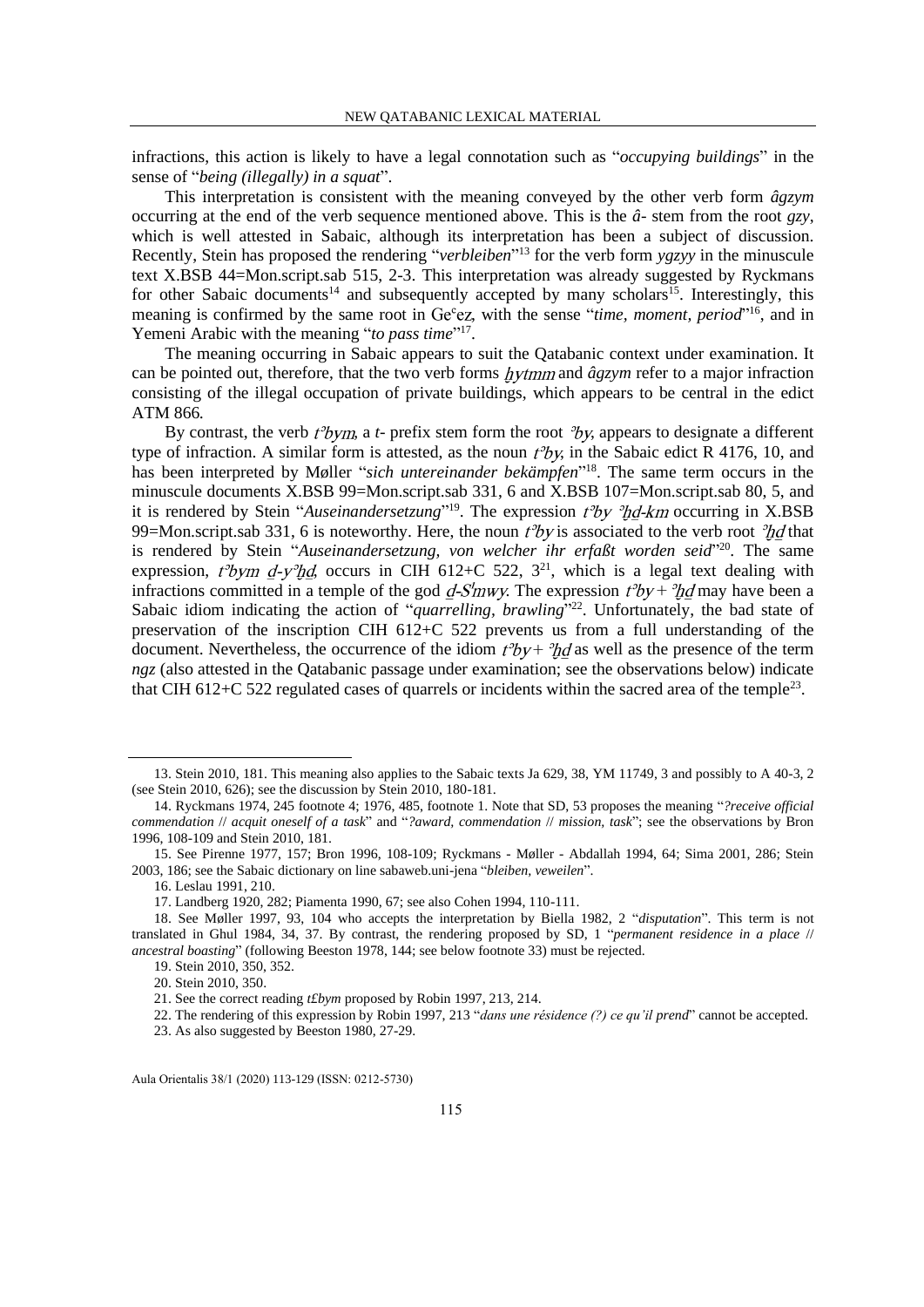This meaning suggested above for  $t^2b$ y in Sabaic is further corroborated by the use of the verb pattern ta<sup>3</sup> $\bar{a}$ baya in Ge<sup>c</sup>ez<sup>24</sup> with a similar sense.

Notably, there are also parallels in Northwest Semitic. In Ugaritic, the term  $\partial_a$  abynn,<sup>25</sup> attested in KTU 1. 17 I, 16, means *"miserable"*. The form *abynm* in the economic text KTU 4.70, 6 has been interpreted as "*insolvent*"<sup>26</sup>, which might be linked to the same root. The structure of this text, however, suggests a personal name<sup>27</sup>. The syllabic Ugaritic form  $i-b/pu-\hat{u}$ , in the lexical text RS 20.123+, is also noticeable. Huehnergard suggests the possibility of the interpretation "/ $\partial \hat{u}$  / *"desire, need"*"<sup>28</sup>. Furthermore, the nominal pattern *abi<sup>3</sup>anaku*, interpreted "*je suis* (... ...) *lésé*",<sup>29</sup> occurs in the Akkadian of Mari,<sup>30</sup> which is considered a Northwest Semitic linguistic trait.<sup>31</sup> A similar meaning is also attested in Biblical Hebrew, where the root  $v^2b$  as a nominal pattern means "*poor, needy*" and as a verb pattern indicates "*to crush*" in Am 4, 1; 8, 4, "*to oppress*" in Ez 18, 12; 22, 29, "*to kill*" in Jb 24, 12 and "*to cause to fall*" in Ps 37, 14, all contexts referred to the poor<sup>32</sup>. The root  $\partial y$ , therefore, can be considered a Proto-West Semitic root<sup>33</sup> with a general sense of "*want, need misery*" that has developed and specialised in ASA with the sense of "*incident, quarrel*". 34

The data above suggest that the Qatabanic form  $t^3$ *bym* refers to any action causing a "*quarrel*" or "*incident*". This interpretation is consistent with subsequent verb forms *ngzm*, *nhb*,  $s^3$ hb and  $s$ <sup>th</sup>llm that appear to refer to similar actions.

29. Durand 1998, 450.

30. This forms occurs as *a-bi-ia-na-ku* in ARM 37, 23 and ARM 44, 10. There are also *a-bi-a-tam* in ARM 46, 13 and *a-bi-ia-tim* in ARM 55, 10; see Dossin 1978, 70, 79, 82.

32. See in general Clines 1993, 104.

33. See in general Cohen 1994, 3. It is noteworthy that in Classical Arabic the root means "*to refuse*" which reflects a significant semantic development. Despite this, the root is often associated in the Quran with a major sin such as the refusal and dislike or disdain of the disbelievers, including IblÇs (Qur 2, 34; 15, 31; 17, 99; 20, 56; 20, 116; 25, 50; a similar use occurs in the Mu<sup>c</sup>allaga Hārit 24, 49; see also Kazimirski 1860, 7; Lane 1863, 12-13; Zammit 2002, 67, 543), which can be connected with the sense "*to be miserable*" attested in Northwest Semitic. Note also the further semantic development in the verb form  $h^2$ byn in the h- stem meaning "to prevent, to hinder" in the Sabaic legal text MB 2002 I-20, 1 (Maraqten 2004, 158; in X.BSB 42= Mon.script.sab 152, 3 the same verb form may be attested, but the reading is uncertain; see Multhoff - Stein 2008a, 415 and Stein 2010, 175 respectively; see the Sabaic dictionary on line sabaweb.uni-jena "*hinder*"). This specific connotation occurring in Sabaic can be compared to the verb ys't<sup>2</sup>by (line 7) and the noun  $t^3$ by (line 8), in the Minaic market regulation R 3695=M 356, forms which were interpreted by Beeston 1978, 143, 143-144 "*shall require … to stay*", "*stock*" respectively, although the text is fragmentary, and its exact sense is unclear. The term  $t^3$ byt is also attested in the recently published Minaic inscription MÛM 3634, 8 (see Prioletta 2014), in a similar context to R 3695=M 356, and has been rendered by Prioletta 2014, 192, 194 "*propriétés*". The verb form in the Minaic inscription YM 28981, 5 is unclear, given the fragmentary context; see Arbach - Audouin 2007, 56.

34. Significantly, in certain Yemeni dialects this root is attested with the meaning "*to want, to wish*" (see Landberg 1920, 22 and Piamenta 1990, 2), which appears to reflect the old sematic value of the West Semitic root.

<sup>24.</sup> Note the passage in Galatians 5, 17 rendered by Dillmann 1865, 760 "*sibi invicem repugnare*"; see also Leslau 1991, 6 "*contend resist one another, be in opposition to one another*".

<sup>25.</sup> Despite long controversy, the reading  $a$  by  $n$  appears to be definitively established by Pardee 2010, 906, 910, and accepted by Tropper 2012, 823 *abynn* (despite KTU3, 49 *aby*[[x]]*n*). The alternative reading 'abynt (see Mazzini 2011a, 48) must be rejected.

<sup>26.</sup> See DUL, 15; this interpretation is accepted by Kogan 2015, 278. Note also the expression  $r'h$   $\partial_t \partial_t y_n$ , in a broken context in KTU 1.22 I, 27, which remains unclear; see Pardee 2011, 29, 37, 45.

<sup>27.</sup> As pointed out by McGeough 2011, 62.

<sup>28.</sup> Huehnergard 2008, 91.

<sup>31.</sup> See in general Streck 2000, 83-84. In view of these data, the hypothesis of an Egyptian lexical influence (Lambdin 1953, 145-146; Von Soden 1969, 323; Muchiki 1999, 236-237) should be rejected, as suggested by Kogan 2015, 277.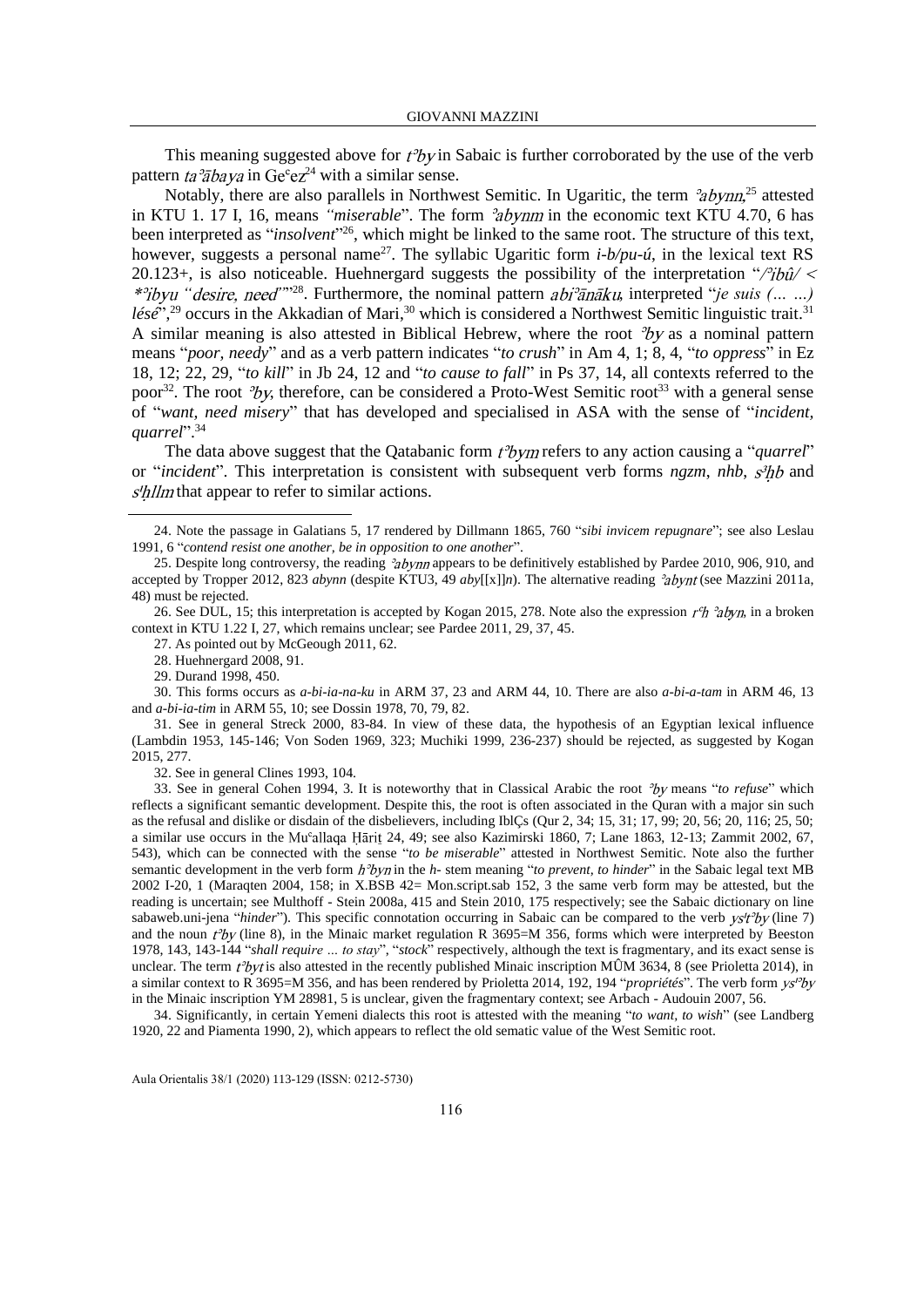The form  $ngzm$  is also attested in the legal Sabaic text C 612+C 522,  $1^{35}$ , mentioned above in relation to  $t^3$ bym, and was rendered by Beeston "*create a brawl*".<sup>36</sup> As previously discussed, C 612+C 522 reports a number of crimes committed within the temple of the deity  $dS/mwy^{37}$  and it is striking that two of these crimes (expressed by the two terms  $t^3b$  *v* and *ngz*) coincides with those mentioned in the Qatabanic edict under examination. They may have been technical idioms specifically related to building, either private or sacred. Note that in Sabaic this root is also attested in the *h*- stem that is interpreted "*to do away with, to put an end to, to finish off a person*". <sup>38</sup> This interpretation is further corroborated by Classical Arabic *munājaza*, tanājuz "fight, combat".<sup>39</sup>

The meaning "*to create a brawl*", therefore, is also appropriate for the Qatabanic form *ngzm*.

The form *nhb* is a hapax in ASA as a whole. It is interesting the parallel with Classical Arabic *nahaba* "to pillage, to plunder",<sup>40</sup> such as in the mu<sup>c</sup>allaga al-Harit, 32, where the verb form *yuntahabu* is associated with the term  $\frac{e}{\dot{\mu}}$  *iwaran*, the raids against the people  $(aI-n\bar{a}su)^{41}$ . Note that the same root is attested in Jibbali with the meaning "*(passion) to carry so, away, to take by force*". 42

The meaning "*to pillage*" appears to fit the context where the Qatabanic form *nhb* occurs.

The form  $s^3$ hb can be compared to the verb  $s^3$ hb in the Sabaic construction inscription Ry 63=R 4069, 6, in a context referring to the physical damage or destruction of an irrigation system, which is interpreted by Møller "*weggeschemmt warden*". <sup>43</sup> Notably, in a passage of the Old Testament, 2S 17, 13, the verb *sahab* indicates the action of "*tearing a city to ruins*". A similar meaning is attested in Classical Arabic in Qur 54, 48, where the verb *yusahbūna* refers to the destruction of the disbelievers in the fire  $(f\bar{f}$  *l*-nari)<sup>44</sup>.

The data above suggest that  $s^3$ hb in the context under examination can be interpreted as "*to cause destruction*".

The form  $s'$ hllm derives from the root hll that is already attested in Qatabanic, in the edicts CSAI I, 204=R 3978, 7 and CSAI I, =R 3566, 19 with specific legal connotations. In CSAI I, 204=R 3978, 7, this root designates the legal position of an individual that is unprotected by the law, while in CSAI I,  $208=R$  3566, 19 the root  $h/l$  refers to the legal action of annulling any legal activity carried out without the king's permission. Notably the term  $mhl$  is also attested in the legal

<sup>35.</sup> On the reconstruction of this inscription, see Multhoff - Stein 2008b, 13. The reading of the letter *z* was suggested by Beeston 1980, 27, 28, correcting Rhodokanakis 1932, 167, and can be confirmed after personal inspection of the original.

<sup>36.</sup> Beeston 1980, 29. Note that the pattern *ngzn* points to an infinitive of the D stem (see Stein 2002; 2003, 198-200; 2011, 1065-1066; 2013, 115-122; Nebes - Stein 2004, 467, 482-483; Kogan - Korotayev 2007, 187), as is the case with Qatabanic.

<sup>37.</sup> See Beeston 1980, 28-29.

<sup>38.</sup> SD, 94; see also Beeston 1976, 67 and the Sabaic dictionary on line sabaweb.uni-jena "*töten, vernichten (oder: wegbringen(?))*". Note the verb form *hgzn* attested in X.SBB 46=Mon.script.sab, 274, 6 which is interpreted by Stein 2010, 185 "*aus der Welt zu schaffen*", 728 "*beenden, beseitigen*", but its connection with the root *ngz* discussed above remains unclear.

<sup>39.</sup> Kazimirski 1860, 1204.

<sup>40.</sup> See Kazimirski 1860, 1351-1352.

<sup>41.</sup> Note also the nominal form *nihab* "*booty*" in the mu<sup>c</sup>allaga <sup>c</sup>Amr, 66 and al-Harit, 54.

<sup>42.</sup> See Johnstone 1981, 185.

<sup>43.</sup> Møller 2010, 212.

<sup>44.</sup> Note that S<sup>3</sup>HB is a Proto-West Semitic root originally attested with the meaning "*to draw, to drag*" (see Kogan 2015, 97), but it has developed the specific sense "*to drag to distruction, to cause destruction*" in Qatabanic, Sabaic, Biblical Hebrew and Classical Arabic, all languages belonging to Central Semitic.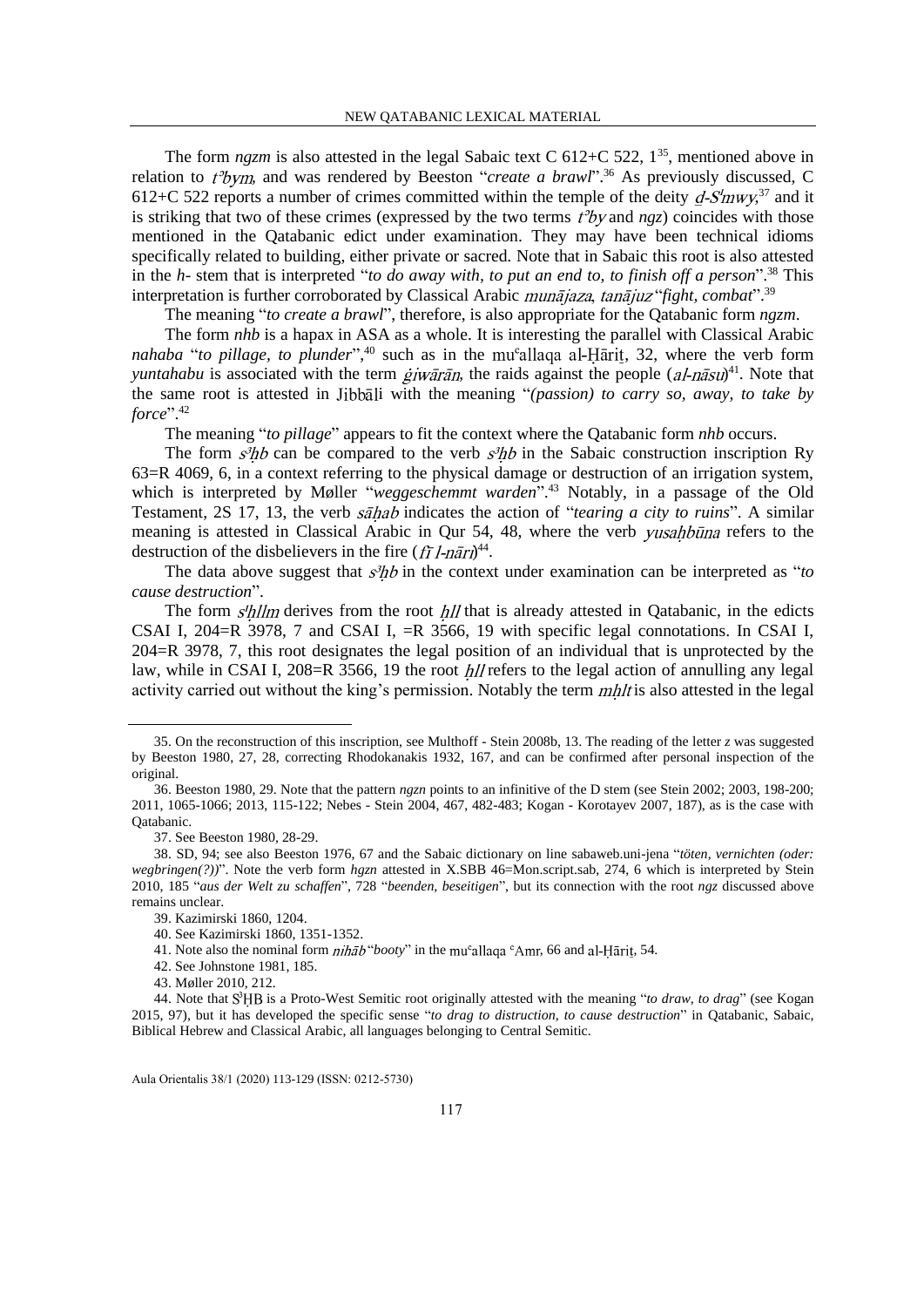Sabaic text Schm / Mārib 24, 8, 11-12 with the similar meaning " $Abl\ddot{o}segebi\dot{h}r^{45}$  that is linked to the legal principle expressed by the root  $hll$  in CSAI I, 208=R 3566.<sup>46</sup> The legal value of the root hll appears to be consistent with the concrete meaning of the verbs  $t^3$ bym, ngzm, nhb and  $s^3$ hb in the context under examination which suggests the form *s'hllm* to have a similar meaning. This is further corroborated by the frequent use of the root  $h/l$  in Sabaic with the meaning "*Ausgeplønderter*" in military context, <sup>47</sup> although it is never attested as a verb.

Notably, the root *hll* is attested in Biblical Hebrew with the specific meaning "*to profanate, to* desecrate", which appears to be a parallel semantic development to Qatabanic and Sabaic.<sup>48</sup>

The sense "*to plunder*", therefore, appears to suit the form *s'hllm* in the context under examination.

#### 3. The inscription CSAI I,  $115 =$ Arbach Sayūn  $1 + ATM$  877  $A+B$

The inscription CSAI I, 115=Arbach Sayūn  $1 + ATM$  877 A,  $B<sup>49</sup>$  is a royal dedicatory inscription reporting a detailed narrative of Qatabanian military activities carried out against certain tribes in the kingdom of Hadramawt.<sup>50</sup> Here, a number of terms, describing the military undertakings, are attested for the first time in Qatabanic.

The verbs *dhr* (lines 1, twice),  $\frac{t}{l}$  (line 2, twice),  $\frac{h}{s^2}$  (line 2),  $\frac{s}{n}$  (line 3) and  $\frac{s}{gh}$  (line 3) are commonly used in Sabaic military narratives, and can be interpreted "*to burn* / *destroy*, <sup>51</sup> *to carry off booty*, <sup>52</sup> *to destroy monument* / *ravage territory* / *plunder* / *pillage*, <sup>53</sup> *to despoil* / *plunder enemy*, <sup>54</sup> *to rout* / *throw into disorder*". 55

In particular, *dhr* in attested in Middle Late Sabaic texts. It is noteworthy that in the Yemeni Arabic and in Modern South Arabic the root *dhr* is attested with the meaning "*to make a fire, to set on fire*", <sup>56</sup> which fits the general sense of Qatabanic and Sabaic. Interestingly, the root *dhr* occurs in Biblical Hebrew with the meaning "*to gallop*" in Ju 5, 22 and Na 3,  $2^{57}$  in military context.<sup>58</sup>

<sup>45.</sup> Møller 1986. This interpretation is accepted by Nebes 2004, 304.

<sup>46.</sup> See the analysis of this root in the aforementioned legal documents in G. Mazzini, The Ancient South Arabian Royal Edicts from the Southern Gate of Timna<sup>c</sup> and the Gabal Labah. A New Edition with Philological and Historical Commentary, forthcoming in EFAH 8.

<sup>47.</sup> According to the Sabaic dictionary on line sabaweb.uni-jena; see also Beeston 1976, 15, who mentioned the parallel with Classical Arabic hulla and SD, 67-68.

<sup>48.</sup> See in particular Ez 39, 7; Lv 19, 29; 21, 9, 23 and the observations by Milgrom 2000, 1695-1698, 1831-1832. The parallel with ASA was already identified by Rhodokanakis 1924a, 24; on the use of this root more in general, see also Wilson 1994.

<sup>49.</sup> It was published by Arbach - as-Saqqaf 2001. New editions of this text appeared by Avanzini 2004a, 163-165; 2004b and Frantsouzoff 2014, 182-185. The further fragments ATM 877 A, B were published by Arbach - Zubaydī 2013, 76-77.

<sup>50.</sup> It may be dated to the end second / beginning first centuries BC; see the observations by Prioletta - Arbach 2015, 266-271. By contrast, the dating to "Period B2", second / early first centuries BC, by Avanzini 2004a, 29, 142; 2004b, 102-106; 2016, 181-182 must be rejected.

<sup>51.</sup> SD, 35; the Sabaic dictionary on line sabaweb.uni-jena "*verbrennen, zerstören*".

<sup>52.</sup> SD, 150.

<sup>53.</sup> SD, 62; the Sabaic dictionary on line sabaweb.uni-jena "*plündern*".

<sup>54.</sup> SD, 97; the Sabaic dictionary on line sabaweb.uni-jena "*erbeuten, zu Beute machen*".

<sup>55.</sup> SD, 82; the Sabaic dictionary on line sabaweb.uni-jena "*wegnehmen>vertreiben*".

<sup>56.</sup> See Landberg 1920, 859, Johnstone 1981, 36 and more in general Cohen 1993, 230.

<sup>57.</sup> See the observations by Christensen 2009, 336.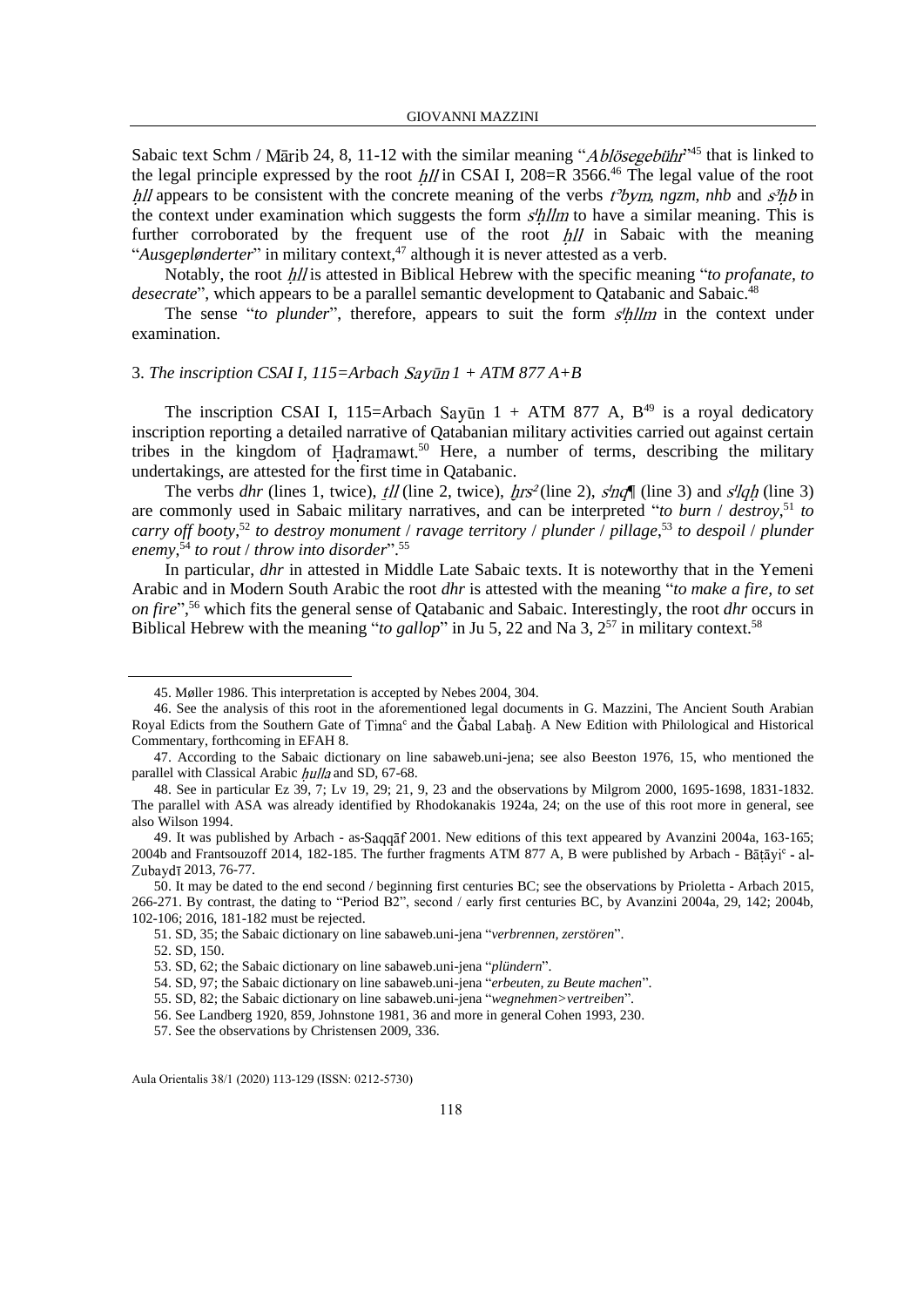The verb  $t$ // is attested in Sabaic archaic documents such as in R 3945, 13<sup>59</sup>. This verb derives from the Semitic root TLL which is used in parallel contexts, as shown in Biblical Hebrew (verb  $\delta$ alah) in 2K 3, 23 and in Akkadian (verb  $\delta$ alalu) in the Neo-Babylonian inscription of Simbar-, 13<sup>60</sup> .

The verb  $hrs^2$  is attested in Sabaic archaic documents such as in R 3945, 6, 16, 19<sup>61</sup>. The Semitic root  $HRS^2$  is attested with the sense "*to scratch*",<sup>62</sup> and the military connotation occurring in Qatabanic and Sabaic appears to be a specific semantic development.

The form  $s'$ ngd is the  $s'$ - stem from the root ngd, and its use is parallel to the  $h$ - verb stem in Sabaic which is specifically associated to the capture of the horses<sup>63</sup>. No Semitic parallel are available except for Classical Arabic where the root *ngd* means "*to save*", and its relation to ASA remains unclear. The term *naqīda* meaning "*cheval pris à l'ennemi dans le combat*",<sup>64</sup> however, is notable. According to Lisan al-'arab,<sup>65</sup> this type of horse is "the one taken (and hence saved) from the enemy", which explains the sense of the verb pattern. This suggests the possibility that the root is specific to ASA as a designation of the capture of the horse as a booty in military context $66$ .

The form  $s'$ lah is the  $s'$  stem from the root *lah*, and its use is parallel to the *h*- verb stem in Sabaic. The use of the verb *lequ* in Akkadian with the specific meaning "take away, carry off *booty, captives*" is notable<sup>67</sup>. A similar meaning is attested for the root *lqh* in Biblical Hebrew such as the case with Is 52, 5 and Gn 12, 15, where the *quttal* stem of this root specifically means "*to be* taken away in slavery"<sup>68</sup> and "to be taken hostage" respectively<sup>69</sup>.

In line 3, there is the expression *rkwb-s'm w-'ftn-s'm*, where *rkwb* refers to the "*mounted troops*". Given the structure of this expression the term  $\partial f/\partial x$  is likely to indicate another type of soldiers. Although the first term is well-known in Sabaic<sup>70</sup>, the broken plural, following the wellknown ASA pattern  $f^c w l$ , is only occurring in the context under examination. The second term is a hapax in ASA, and the context (in parallel with the plural broken plural *rkwb*) suggests that it is a broken plural form following the well-known ASA pattern  $^3T$ .

The possibility of  $\partial f$  being a type of soldier is confirmed by the parallel with the Classical Arabic term *fatan* "*young, brave man*", and its use with a military connotation in relation to the figure of  ${}^c$ Al<sub>1</sub> in the Islamic tradition<sup>71</sup>. In this connection, the expression *abu l-fityan* meaning

58. In Classical Arabic, the root *dhr* designates the time with a negative connotation such as in Qur 45, 24 "*we die and live and there is nothing that destroys us except the time*".

59. Møller 1985, 656 renders this verb "*erbeuten*".

60. See Goetze 1965, 122; Brinkman, 152-154, 1968.

61. Møller 1985, 654, 657 renders "*Zerstörung veranlassen*", 658 "*zerstören*".

62. See Cohen 2012, 1030 and Rhodokanakis 1927, 16-17. Note that this root is attested in Yemeni Arabic with the meaning "*to raze to the ground*" (Piamenta 1990, 124; see also Rossi 1940, 206) that could be an ASA lexical influence; on this aspect, see more in general Møller 2014.

63. For the attestations of this root in Sabaic, see SD, 97, with the addition of the inscription al-Mi°sāl 4, 10.

64. See Kazimirski 1860, 1322.

65. See Lisān al-carab II, 882-887.

66. Note that the noun *nqyd* in Ja 665, 45 was interpreted by SD, 97 as a "*captured animal*" (following Beeston 1976, 15, 67), which is also accepted by the Sabaic dictionary on line sabaweb.uni-jena "*Beutetiere, Erbeutetes Vieh*".

67. See the passage in YOS 10, 11, 21.

68. See the observations by Blenkinsopp 2000, 341.

69. Note also the use of the *lgh* as a verb in Ugaritic with the legal value of "*taking something unlawfully from the hands of someone*" (KTU 3.2, 13; 3.5, 17; 3.12, 12); see DUL 498; Kienast 1979, 436-439; Márquez Rowe 2006, 290-292.

70. See Beeston 1976, 11-12 and Yule - Robin 2005-2006. 71. See Canova 2005, 148, 153.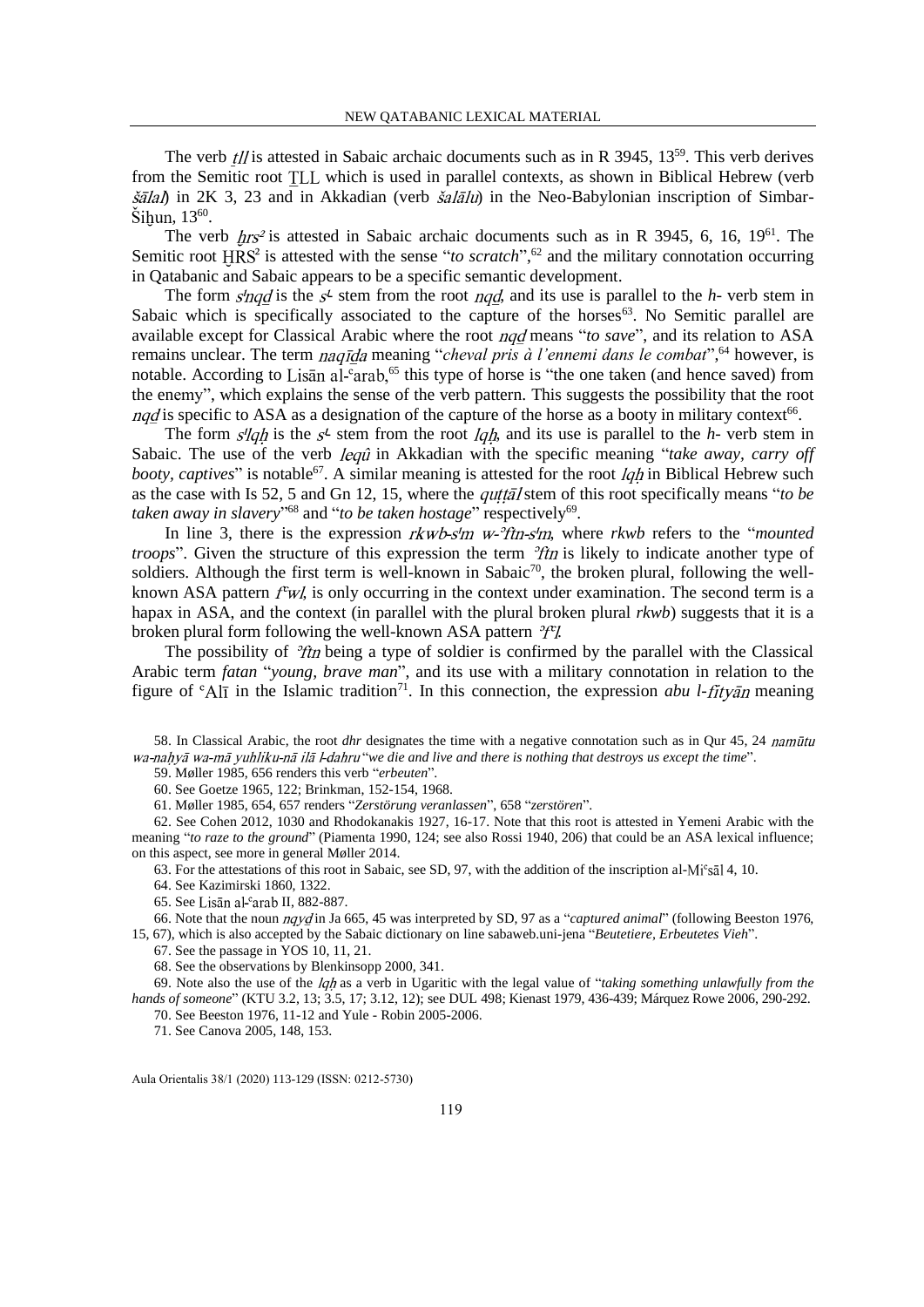"*lion*"<sup>72</sup> is also notable. Given the structure of  $rkwb\text{-}sim$  w- $\text{?fn}\text{-}s'm$  it is possible that it is a merism indicating the whole of the army, such as "the mounted and the unmounted soldiers", and accordingly *£ftn* could refer to any type of "*infantryman*". <sup>73</sup> These observations suggest that the term  $\partial f$ th derives from the root  $f$ ty, which is unattested elsewhere in ASA<sup>74</sup>. As a consequence, the *n* suffix (that cannot be the determination, the term  $\partial f$ *n* being in the construct state) indicates a  $f^2$ -*n* nominal pattern, a known category in ASA.<sup>75</sup> Considering the Qatabanic  $f^cI$ -*n* nominal pattern (CSAI I, 120 = R 311, 2) in the singular with the third weak radical similar to  $f(x)$  the term  $\frac{\partial f}{\partial n}$  may reflect an original structure such as  $\frac{\partial V}{\partial V} - V \eta$ , with  $\frac{\partial V}{\partial V} - V \eta$  being contracted into a long vowel. It appears that the -*n* nominal suffix is preserved in the plural, which is unattested elsewhere in ASA.

The word *tkt* occurs as a verb in line 3, and possibly as a noun in the new fragment ATM 877 A+0B, 2. No ASA parallels are available with the exception of a homographic term  $tk^2$ fm occurring in the minuscule text X.BSB 6=Mon.script.sab 421, 3<sup>76</sup>. Unfortunately, the meaning of this term is still unclear<sup>77</sup>. The context in line  $3$  of the Qatabanic inscription seems to suggest the meaning "to take refuge, shelter".<sup>78</sup> The only possible Semitic parallel is the Ugaritic term tkt, occurring in KTU 1.4 V, 7, which may indicate a type of "*boat*". <sup>79</sup> Notably, this Ugaritic term occurs in a context describing a storm conjured up by the god Baal. This would imply a semantic area indicating an "*enclosed protective area*". The meaning and etymology of Ugaritic tkt, however, remains controversial, and the hypothesis of a Hurrian loanword<sup>80</sup>, which would invalidate the parallel with Sabaic and Qatabanic<sup>81</sup>, cannot be ruled out.

<sup>72.</sup> See Kazimirski 1860, 541. Note also the personal name  $P\sigma t\bar{u}^2\bar{\sigma}l$ , attested in the Old Testament, Jl 1,1, that could be interpreted "*El is a strong warrior*". According to Rechenmacher 2012, 56 this name can be interpreted "*Jüngling des El (?)*". According to Kogan 2015, 95, PTY is a Proto-West Semitic root meaning "*to desire*" (see also Ugaritic "*to seduce*"; DUL 687). It is reasonable to suggest, therefore, that Central Semitic has developed specific sense "*strong warrior, hero*", as pointed out above.

<sup>73.</sup> As also suggested by Arbach - as-Saqqaf 2001, 112, 118 "mušāt" and followed by Frantsouzoff 2014, 184 "*pechotincy*". The translations by Avanzini 2004a, 163 "*young soldiers*"; 2004b, 110 "*soldiers*" do not render the exact sense of the term.

<sup>74.</sup> This may be further corroborated by the personal name *Ftym* (attested in the Qatabanic inscription C 852, 1, see Robin 1997, 133, who mentions Arabic names such *Fityān*, *Fitya* / *Futuyya*, and also occurring in Sabaic) derived from the root  $fty$  that can be connected with the noun  $^3$ ftn.

<sup>75.</sup> See in Sabaic Stein 2003, 57; 2013, 604.2.2.1.

<sup>76.</sup> According to the reading by Stein 2010, 79.

<sup>77.</sup> Stein 2010, 79, 80-81.

<sup>78.</sup> See the renderings by Arbach - as-Saqqāf 2001, 112, 118 "al-tağa", Avanzini 2004a, 163 (=2004a, 110) "to take *shelter*"; Stein 2010, 81 "*Zuflucht suchen*"; Frantsouzoff 2014, 184 "*ukrylisi*".

<sup>79.</sup> As suggested by DUL 891-892; see also Watson 2007, 144.

<sup>80.</sup> See Loretz 1996; 2011, 279-280; 2015, 318 (recently reaffirmed by Wikander 2014, 137) who rendered tkt as "*Wagen*" (see also Wyatt 2002, 101 "*storm-chariot*", but he does not exclude the hypothesis of the ship in footnote 136) on the basis of Hurrio-Akkadian forms *ßu-ki-tu<sup>4</sup>* attested in the tablet HSS 15, 167, 18 from Nuzi and possibly *ßu-Åi-tu* in EA 34, 21/2 (see Mayer 1976, 212-213 and Rainey 2015, 337, 1378-1379); see also Watson 2007, 27, 135. Note that Smith - Pitard 2009, 532 propose the emendation to *trt* from the root *try* "water, moist"; see also Pardee 2003, 260 "*driving showers*". The reading proposed by Virolleaud 1932, pl. 27 read *šk*(?)*t*, however, appears quite certain (it was followed by Herder 1963, 26 and recently reaffirmed by Pardee 2003, 260 and KTU3, 21).

<sup>81.</sup> Note the verb form  $ttk?nn$  occurring in the Sabaic minuscule text X.BSB 149=Mon.script.sab. 42, 10 which is interpreted by Stein 2010, 519, 525 "*vermehrt*" from the root wtk. This sense, however, does not appear to suit the context under discussion. The form  $tk$  in the minuscule Hadramitic text X.Rb-87 no. 4, 4 remains unclear; see Frantsouzoff 1999, 60-61.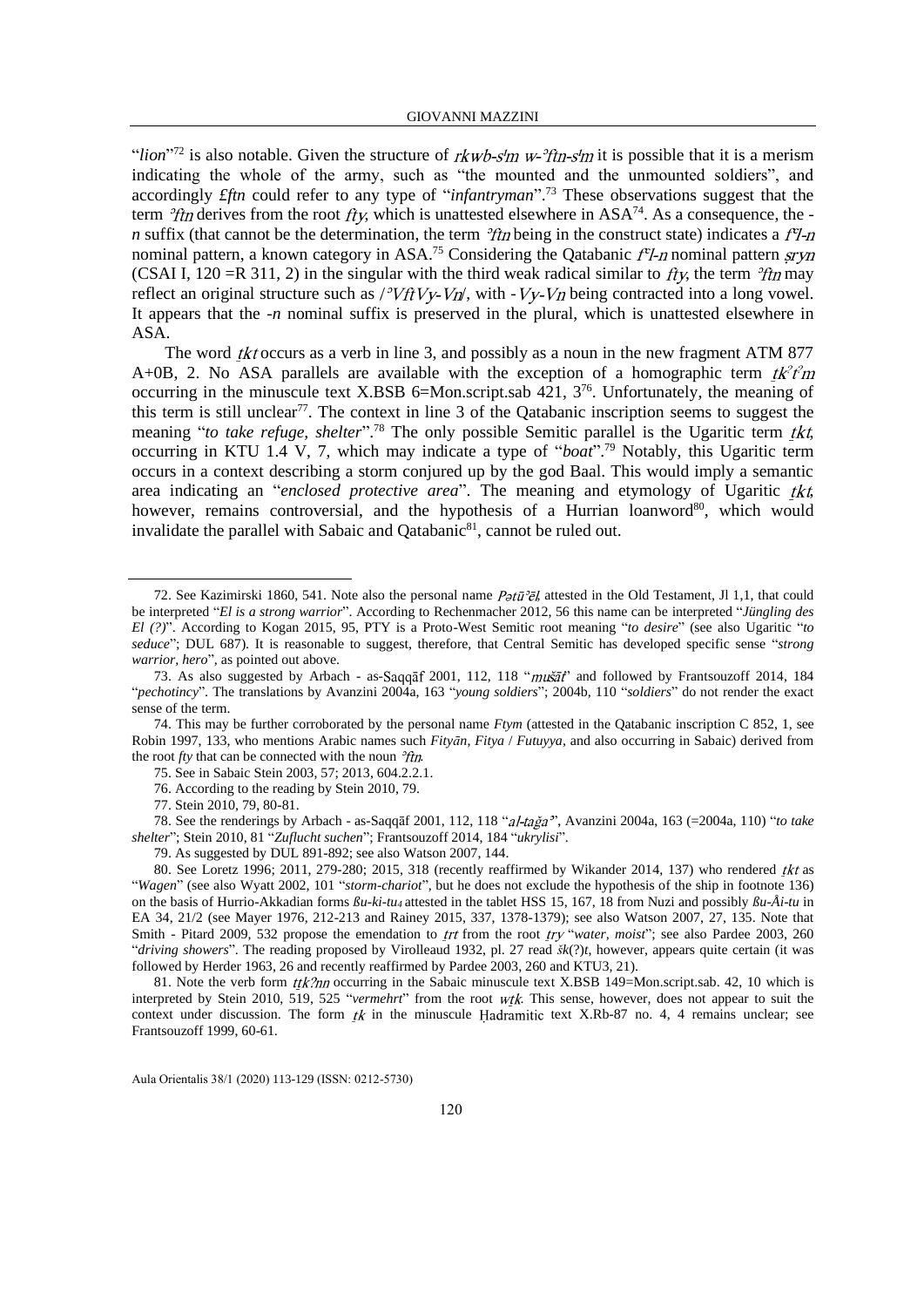The term  $t \bar{t} w d$  is a hapax, and no satisfactory interpretation is available. The term occurs in the following context (line 4)

# w-y'lww tfwd-s'm l-'rd Qtbn

with the subject of the verb  $y^c$ /*ww* being the Qatabanians and his king.

This passage emphasises the end of the successful military expedition in support of the Hadramitic king against the rebellious tribes in the kingdom of Hadramawt. It appears that the Qatabanians had (conquered and) brought to Qataban their (of the enemies) *tfwd*.

Arbach - as-Saqqāf render the Qatabanic term as " $ta\bar{t}d\bar{t}d$ ",  $82$  which is interesting. This interpretation, however, may be misleading, and hence deserves a specific explanation. In classical Arabic *tafāfīd* generally indicates any "*doublure, pièces de drap dont on garnit en dedans*"<sup>83</sup>. Notably, this type of layered clothes can specifically referred to the cuirass  $(rid^6)$ , as indicated by the verb pattern *taffada* and its use in the ancient Arabic poetry<sup>84</sup>. Given the context, one may suggest that the Qatabanic term *tfwd* specifically designates the "*coat of mail, coat of defence of* any kind<sup>"85</sup> which could constitute a very prestigious and valuable booty after a victorious military campaign. This is also corroborated by the Islamic traditions emphasising the coat of mail as a significant part of military booty such as the case with the coats of mail conquered in battle that belonged to the Prophet<sup>86</sup>.

#### 4. *Final comments*

The Qatabanic lexical material analysed above suggests two important observations that appear to provide clues on the origin and classification of ASA.

First, the terms *Ith, nhb, tfwd* and possibly *tkt* are only typical of Qatabanic within ASA, the terms *dhr*, *hrs<sup>2</sup>*, *ngzm*, *s<sup>3</sup>hb*, *s'hllm*, *s'gzym*, *s'lgh*, *s'ngd*, *t*<sup>3</sup>*bym* and *tll* are in common with Sabaic, and the term *hytmm* shares the same root of a term attested in Minaic.

Second, the terms  $s'hllm$  (common to Sabaic),  $s^3hb$  (common to Sabaic), *dhr* (common to Sabaic) share a similar semantic connotation with the same roots attested not only in Classical Arabic but also in Biblical Hebrew and in Ugaritic (the case of  $hvtmm$ ). Notably, tkt may be an exclusive Qatabanic / Ugaritic lexical parallel.

The first observation shows that an interplay between distinct local lexical features and common ASA can be detected. On the one hand, certain terms distinguish Qatabanic from the rest of ASA, and hence are diagnostic to identify a specific linguistic area. On the other, certain terms indicate a linguistic continuity within ASA. This continuity also reveals a common cultural heritage as these terms reflect both similar features in the legal tradition and a common vocabulary

<sup>82.</sup> Arbach - as-Saqqāf 2001, 112, 118.

<sup>83.</sup> As reported in Kazimirski 1860, 226 and Renfroe 1991, 153-155, following Lisān al-<sup>c</sup>Arab II, 502-503. This rendering is followed by Frantsouzoff 2014, 104 "*voinskie odeyaniya*" (military attire).

<sup>84.</sup> See Schwarzlose 1886, 329, footnote 7 who pointed out that the expression *taffada* +  $rid<sup>c</sup>$  referred specifically to "*gefütterte Panzer*".

<sup>85.</sup> The rendering "*booty*" suggested by Avanzini 2004a, 163, 165; 2004b, 110 is generic, and does not identify any type of item comprised in the military booty.

<sup>86.</sup> See Canova 2005, 156 and Robin 2005-2006, 269.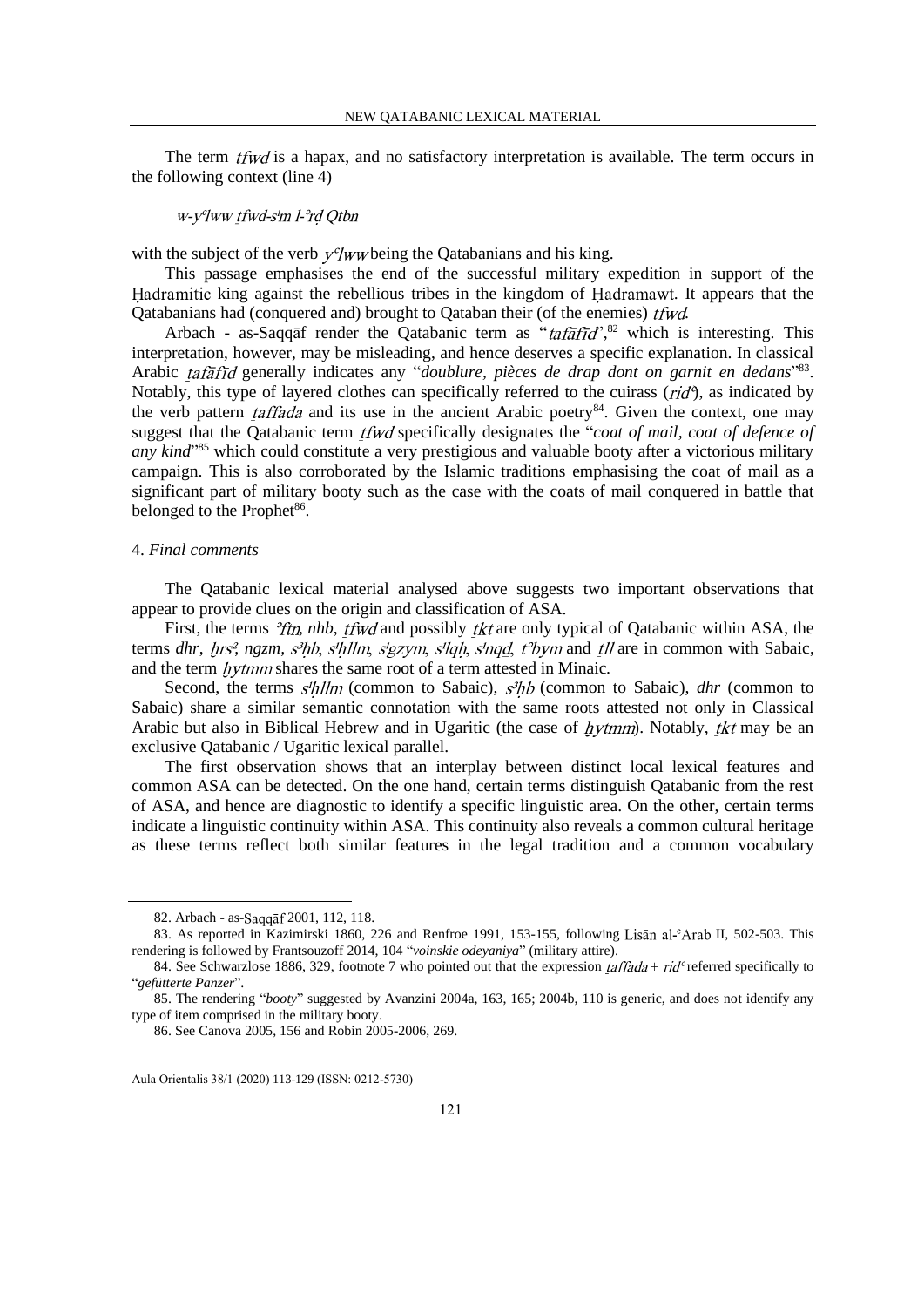describing military deeds. As already pointed out by the present writer, $87$  this interplay characterises the lexica of all the major ASA linguistic areas on a more general level. As a consequence, ASA lexical data do not appear to reflect any specific affiliation amongst the different linguistic areas (Sabaic, Oatabanic, Minaic, Hadramitic) of ancient South Arabia.

The first observation is directly linked with the second observation. The linguistic parallels with Classical Arabic, Biblical Hebrew and Ugaritic can be considered in the broader framework of the classification of ASA within Central Semitic, which is nowadays accepted by most scholars<sup>88</sup>. Nevertheless, the more specific connection with Northwest Semitic is relevant for the present discussion. It is crucial to point out that the ASA - Northwest Semitic parallels are randomly distributed in the different linguistic areas of ancient South Arabia. Notably, s'hllm, s<sup>3</sup>hb and dhr are common to Sabaic, Oatabanic and Biblical Hebrew, *hytmm* to Sabaic, Oatabanic, Minaic and Ugaritic, while  $tkt$  may only be exclusive to Qatabanic and Ugaritic. Furthermore, the connection with Northwest Semitic chronologically points to a period dating as early as the very beginning (Biblical Hebrew) to the end of the second millennium (Ugaritic) BC. It appears, therefore, that ASA as a whole is part of a linguistic continuum within Central Semitic dating back to the second millennium BC, with ASA and Northwest Semitic being the marginal and more archaic areas within Central Semitic. In this perspective, it is possible to identify an ASA common linguistic phase, dating to at least the late second millennium BC, prior to the first written ASA sources of the early first millennium BC. This linguistic phase may have been more homogeneous than the later phase in the first millennium BC, where the well-known different linguistic areas of ancient South Arabia are well established<sup>89</sup>. Accordingly, the formation and emergence of ASA as a branch of Central Semitic can be considered an endogenous historical process with various factors leading to its fragmentation in the first millennium BC. If one accepts the existence of an ASA homogeneous phase at the end of the second millennium BC, the process of formation and emergence of ASA requires a much longer time period during the course of the Bronze Age. Archaeological investigation over the last few years points to a developed local culture on the Yemeni high plateau dating to the third millennium BC, and this may provide us with a plausible historical context for the formation of ASA in this area $90$ .

A last observation should be made in relation to the terms *nhb* (only in Qatabanic), *tfwd* (only in Oatabanic),  $\frac{d}{d}$  (common to Sabaic). These terms can only be compared with Classical Arabic within Semitic, a fact that appears to demonstrate the impact of the ASA lexicon not only on the dialectal Arabic of Yemen, but also on Classical Arabic more generally<sup>91</sup>.

<sup>87.</sup> See Mazzini 2009, 162-163; 2011b, 127. However, a systematic investigation on the lexical relationship of the different ASA linguistic areas has never been carried out. This would be an essential study for defining the lexical dimension of ASA as a whole.

<sup>88.</sup> See in general Huehnergard 2005 and the critical remarks by Kogan 2015, 129-221.

<sup>89.</sup> According to this perspective, the hypothesis of a specific connection between Sabaic and Aramaic, recently proposed by Kottsieper - Stein 2014, is invalid.

<sup>90.</sup> An overview on the earlier periods of the Bronze Age in ancient South Arabia is offered by Wilkinson 2005. A significant example of an old linguistic and cultural connection is examined by Mazzini 2016; see also del Olmo Lete 2012. Note also the root  $hrs^2$  (common to Sabaic) has a specific military connotation that holds no parallels in any other Semitic languages.

<sup>91.</sup> The lexical influence of ASA on Classical Arabic has never received sufficient attention; see in general Rabin 1984 and Hayajneh 2011.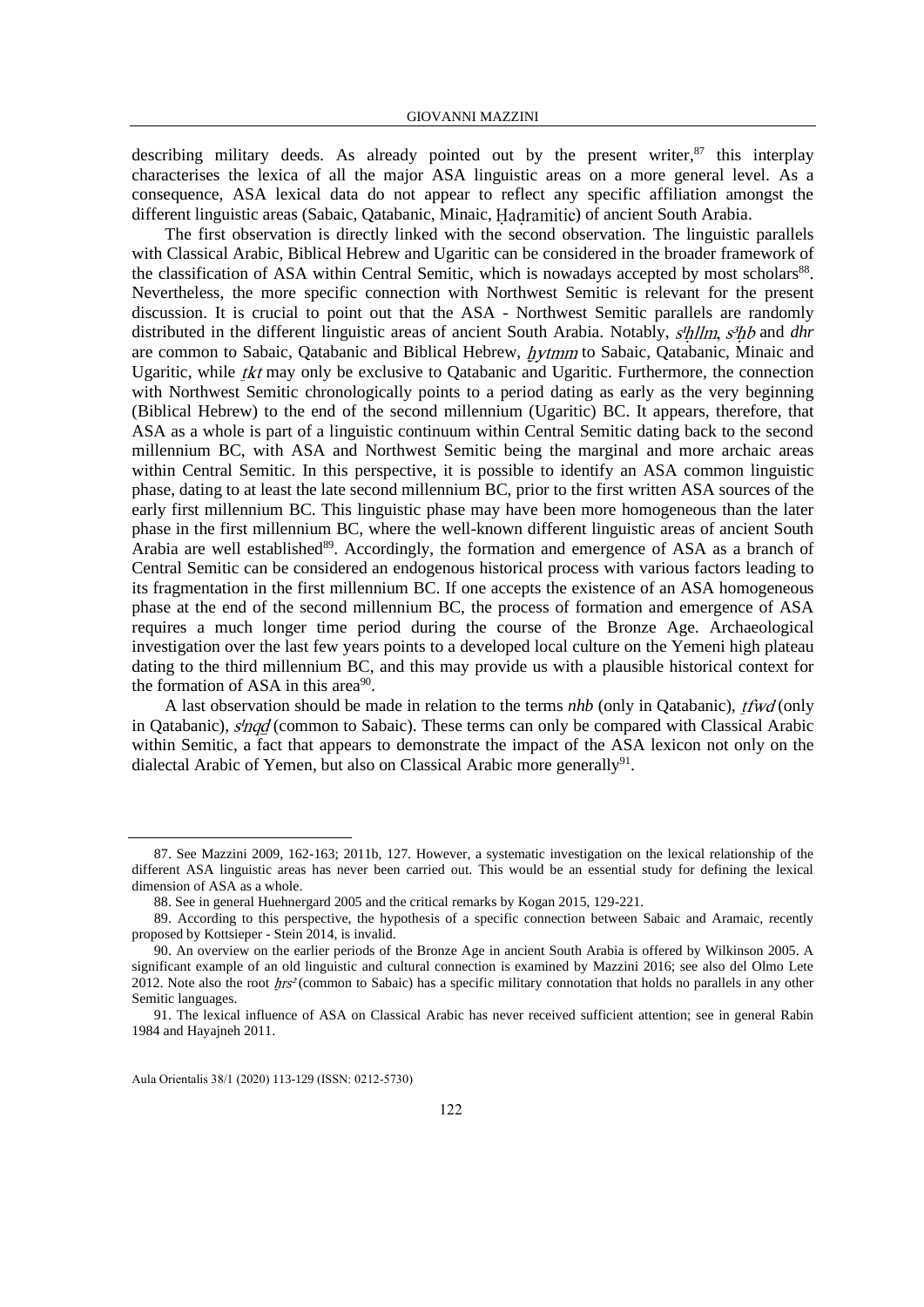5. *Bibliography*

Arbach M. - Audouin R.

2007 *National Museum. Collection of Epigraphic and Archaeological Artifacts from al-Jawf Sites*, San<sup>c</sup> $\hat{a}^3$ .

Arbach M. - Bātāyi<sup>c</sup> A. - al-Zubaydī Kh.

2013 "Nuqūš qitbāniyya ğadīda", Raydān 8, 43-103.

Arbach M. - as-Saqqāf H.

2001 "Naqš ğadīd min 'ahd Yd<sup>co</sup>b Dbyn Yhn'm malik Qitbān wa-Yd<sup>co</sup>b Gyln malik Hadramawt", Raydan 7, 110-123.

Avanzini A.

1989 "Review of Ricks 1989", *RSO* 63 / 1-3, 316-320,

2004a *Corpus of South Arabian Inscriptions I-III. Qatabanic, Marginal Qatabanic, Awsanite Inscriptions*, Pisa (Arabia Antica 2).

2004b "The Qatabānic inscription in the museum of Seyūn", in *Scripta Yemenica*. Issledovanija po Južnoj Aravii. Sbornik naučnych statej v česť 60-letija M.B. Piotrovskogo. Sostavitel' i otvetstvennyj redaktor A.V. Sedov, Moskva, 102-111.

2016 *By land and by sea. A history of South Arabia before Islam recounted from inscriptions*, Roma (Arabia Antica 10).

Beeston A.F.L.

1976 *Warfare in Ancient South Arabia (2nd . - 3 rd. centuries A.D.)*, London (QAHTAN Studies in Old South Arabian Epigraphy. Fascicule 3).

1978 "A Minaean Market Code", *BSOAS* 41, 142-145.

1980 "Textual and Interpretational Problems of CIH 522 (BM 102457)", *Raydān* 3, 27-29.

1991 "Review of Ricks 1989", *JSS* 36 / 1, 134-142.

Biella J.C.

1982 *Dictionary of Old South Arabic. Sabaean Dialect*, Harvard University (HSS 25).Blenkinsopp J.

2000 *Isaiah 40-55. A New Translation with Introduction and Commentary*, New York - London - Toronto - Sydney - Auckland (The Anchor Bible. Volume 19A).

Brinkman J.A.

1968 *A Political History of Post-Cassite Babylonia 1158-772 B.C.*, Roma (AnOr 43). Bron F.

1990 "Review of Ricks 1989", *AuOr* 8 / 2, 280-282.

1996 "Notes d'épigraphie sudarabique", *Sem* 45, 101-112.

Bulakh M.

2004 "Color Terms of Modern South Arabian Languages: A Diachronic Approach", *BuB* 1, 270-282.

Canova G.

2005 "Le armi e le cavalcature del profeta Muhammad", in *Scritti in onore di Giovanni M*. *D'Erme*, A cura di Michele Bernardini e Natalia L. Tornesello, Napoli, 147-167 (Dipartimento di Studi Asiatici. Series Minor LXVII).

Christensen D.L.

2009 Nahum. *A New Translation with Introduction and Commentary*, New Haven - London (The Anchor Yale Bible 24F).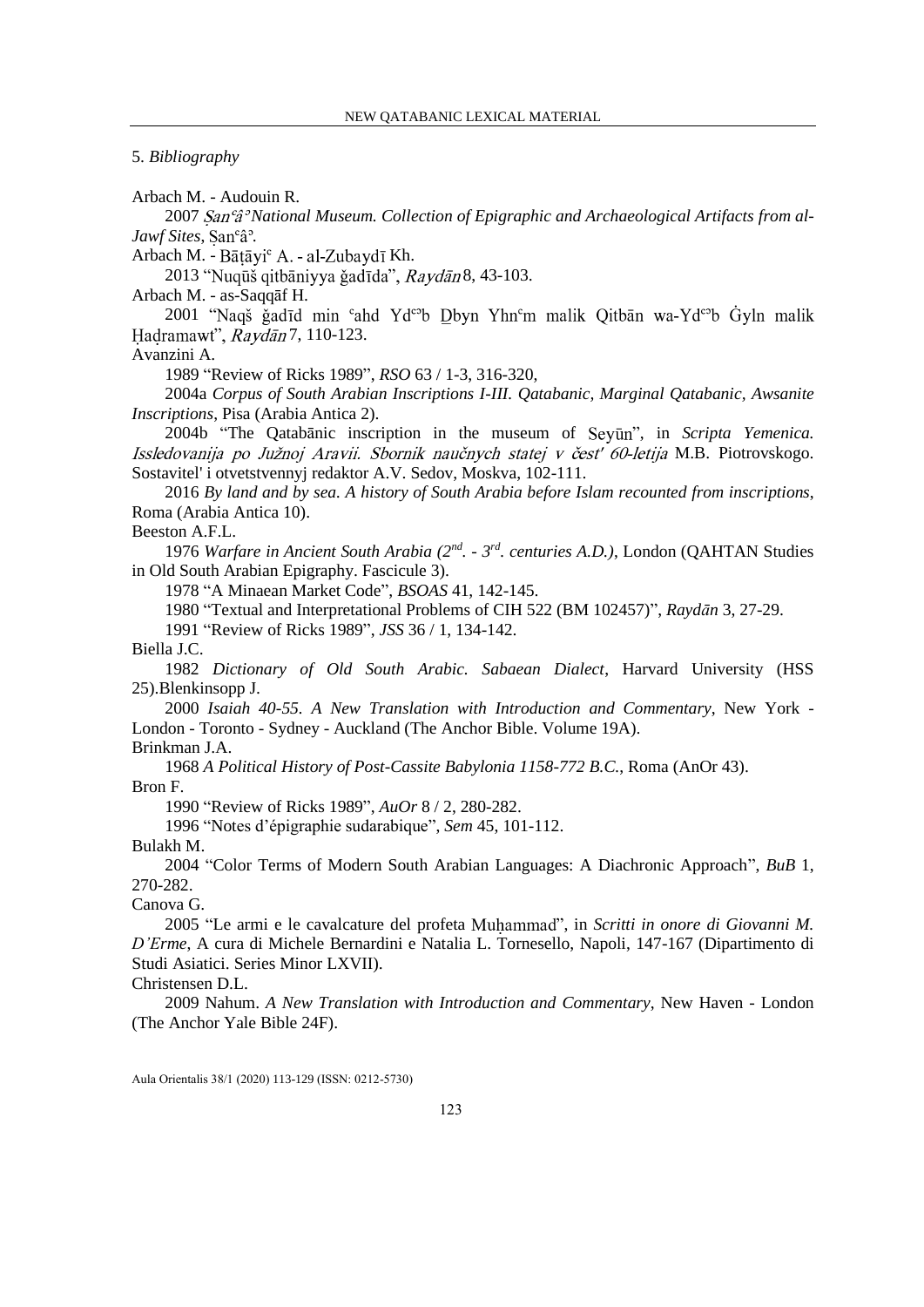Clines D.J.A.

1993 *The Dictionary of Classical Hebrew*. Volume 1, Sheffield.

Cohen D.

1993, 1994, 2012 *Dictionnaire des racines sémitiques ou attestées dans les langues sémitiques. Comprenant un fichier comparatif de Jean Cantineau*, fascicules 4, 1, 2, 10, Leuven. Dietrich M. - Loretz O.

2000 "Das Mobilar fur El. Kunstwerke aus Metall und Stein in KTU 1.4 I 29-37", *UF* 32, 203- 214.

Dillmann Ch.F.A.

1865 *Lexicon linguae Aethiopicae cum indice latino*, Lipsiae.

Dossin G.

1978 *Archives Royales de Mari. X. Correspondance féminine*. Avec la collaboration de André Finet, Paris.

DUL

del Olmo Lete G. - Sanmartín J., *A Dictionary of the Ugaritic Language in the Alphabetic Tradition. Second Revised Edition*, Leiden - Boston, 2004 (HOS 67).

Durand J.-M.

1998 *Documents épistolaires de palais de Mari*. Tome II, Paris (LAPO 17). Frantsouzoff S.

1999 "Hadramitic documents written on palm-leaf stalks", *PSAS* 29, 55-65.

2014 *Istorija Chadramauta v epochu drevnosti*, Sankt-Peterburg.

Ghul M.

1984 "The Pilgrimage at Itwat (edited by A.F.L. Beeston)", *PSAS* 14, 33-39.

Goetze A.

1965 "An Inscription of Simbar-Šihu", *JCS* 19 / 4, 121-135.

Hayajneh H.

2011 "The usage of Ancient South Arabian and other Arabian Languages as an etymological source for Qur<sup>3</sup>anic vocabulary", in *New Perspectives on the Qur<sup>3</sup>an. The Qur<sup>3</sup>an in its historical context 2*. Edited by Gabriel Said Reynolds, New York, 117-146 (Routledge Studies in Our<sup>9</sup>an 12). Herder A.

1963 *Corpus des tablettes en cunéiformes alphabétiques découvertes à Ras Shamra-Ugarit de 1929 à 1939*, Paris (Bibliotheque archéologique et historique. Tome LXXIX).

Huehnergard J.

2005 "Features of Central Semitic", in *Biblical and Oriental Essays in Memory of William L. Moran*. Edited by Augustinus Gianto, Roma, 155-203 (Biblica et Orientalia 48).

2008 *Ugaritic Vocabulary in Syllabic Transcription*. Revised Edition, Winona Lake, Indiana (HSS 32).

Johnstone T.M.

1981 *Jibbāli Lexicon*, New York.

Kazimirski de Biberstein A.

1860 *Dictionnaire arabe-fran²ais. I, II*, Paris.

Kienast B.

1979 "Rechtsurkunden in ugaritischer Sprache", *UF* 11, 431-452.

Kogan L.E.

2015 *Genealogical Classification of Semitic. The Lexical Isoglosses*, Boston - Berlin.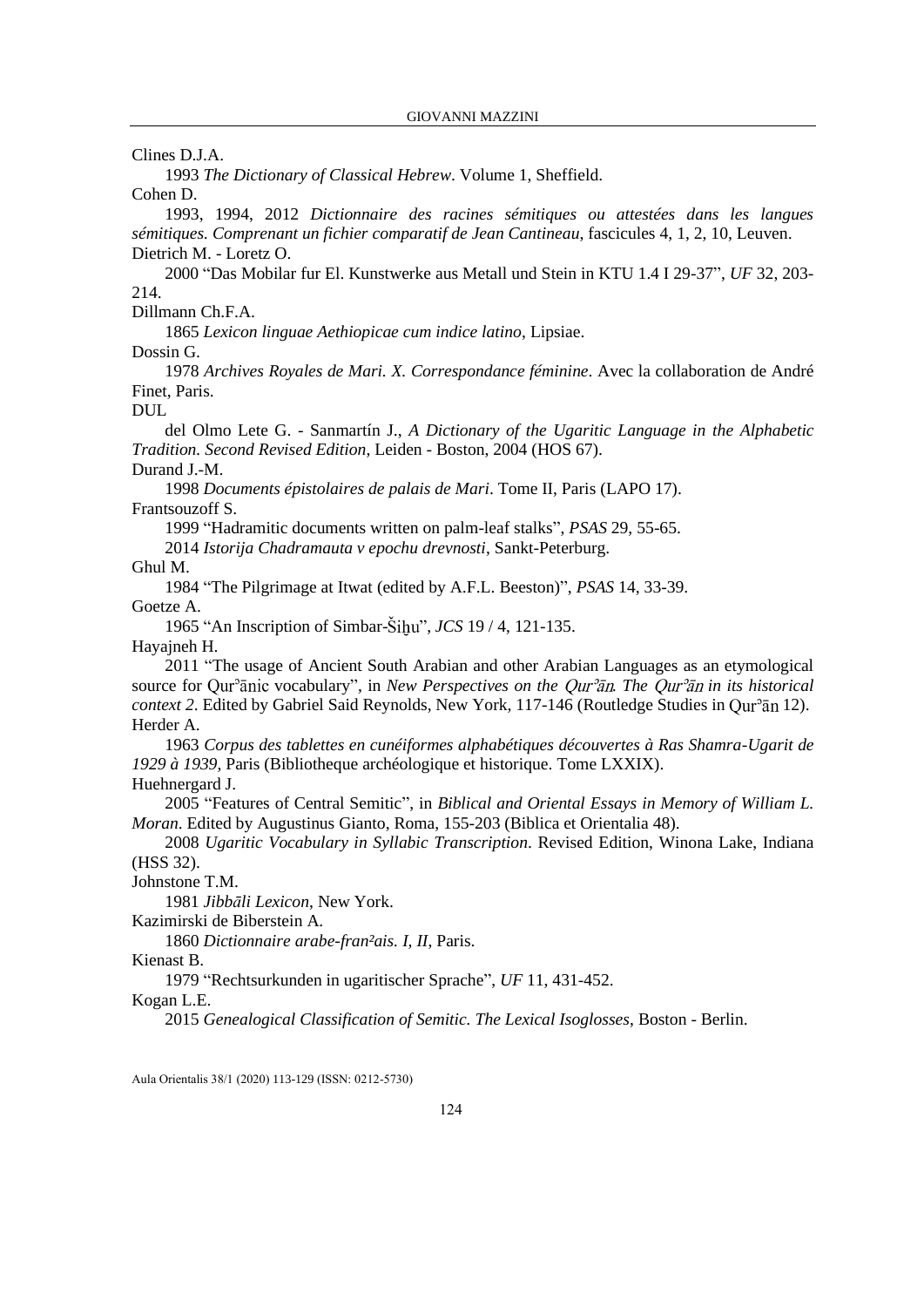Kogan L.E. - Korotayev A.V.

2007 "Epigraphic South Arabian Morphology", in *Morphologies of Asia and Africa. Volume 1*. Edited by Alan S. Kaye, Winona Lake, Indiana, 167-192.

Kottsieper I. - Stein P.

2014 "Sabaic and Aramaic - a common origin? In Languages of Southern Arabia". *Papers from the Special Session of the Seminar for Arabian Studies held on 27 July 2013*. Edited by Orhan Elmaz & Janet C.E. Watson, 81-88 (PSAS 44 Supplement).

 $KTU<sup>3</sup>$ 

Dietrich M. - Loretz O. - Sanmartín J.,

2013 *Die keilalphabetischen Texte aus Ugarit, Ras Ibn Hani und anderen Orten. Dritte, erweiterte Auflage. The Cuneiform Alphabetic Texts from Ugarit, Ras Ibn Hani and other Places. Third, Enlarged Edition*, Münster (AOAT 360 / 1).

Lambdin O.

1953 "Egyptian Loan Words in the Old Testament", *JAOS* 73, 145-155. de Landberg C.

1920 *Glossaire datînois I*, Leiden.

Lane E.W.

1863, 1865 *An Arabic-English Lexicon. I / 1, I / 2*, London - Edinburgh.

Leslau W.

1991 *Comparative Dictionary of Ge<sup>c</sup>ez*, Wiesbaden.

Lisān al-°arab

Manzūr Gamāl al-Dīn b., Lisān al-°arab, °Āmar Ahmad Haydar - °Abd al-Mun°im Halīl Ibrāhīm (eds.), Bayrūt, (1426) 2005.

Loreto R.

2011 "South Arabian inscriptions from domestic buildings from Tamna<sup>c</sup> and the archaeological evidence", *AAE* 29 / 1, 59-96.

Loretz O.

1996 "A Hurrian Word (*tkt*) for the chariot of the Cloud-Rider? (KTU 1.4 V 6-9)", in *Ugarit*, *religion and culture. Proceedings of the International Colloquium on Ugarit, religion and culture. Edinburgh, July 1994. Essays presented in honour of Professor John C.L. Gibson. Edited by* N. Wyatt, W.G.E. Watson and J.B. Lloyd, Münster, 167-178 (UBL 12).

2011 *Hippologia Ugaritica*, Münster (AOAT 386).

2015 *Entstehung des Judentums*. Ein Paradigmenwechsel, Münster (AOAT 422).

Maraqten M.

2004 "The processional road between Old Mārib and the Awām temple in the light of a recently discovered inscription from Mahram Bilg<sub>1</sub>s", *PSAS* 34, 157-163.

M¦rquez Rowe I.M.

2006 *The Royal deeds of Ugarit. A Study of Ancient Near Eastern Diplomatics*, Münster (AOAT 335).

Mayer W.

1976 "Beiträge zum Hurro-akkadischen Lexikon 1.", *UF* 8, 209-214.

Mazzini G.

2009 "The Ancient South Arabian Root  $s^2$ yt. Lexical and Comparative Remarks", *EVO* 32, 157-164.

2011a "Review of Halayqa I.K.H., A Comparative Lexicon of Ugaritic and Canaanite, Münster 2008 (AOAT 230)", *OLZ* 106 / 1, 45-49.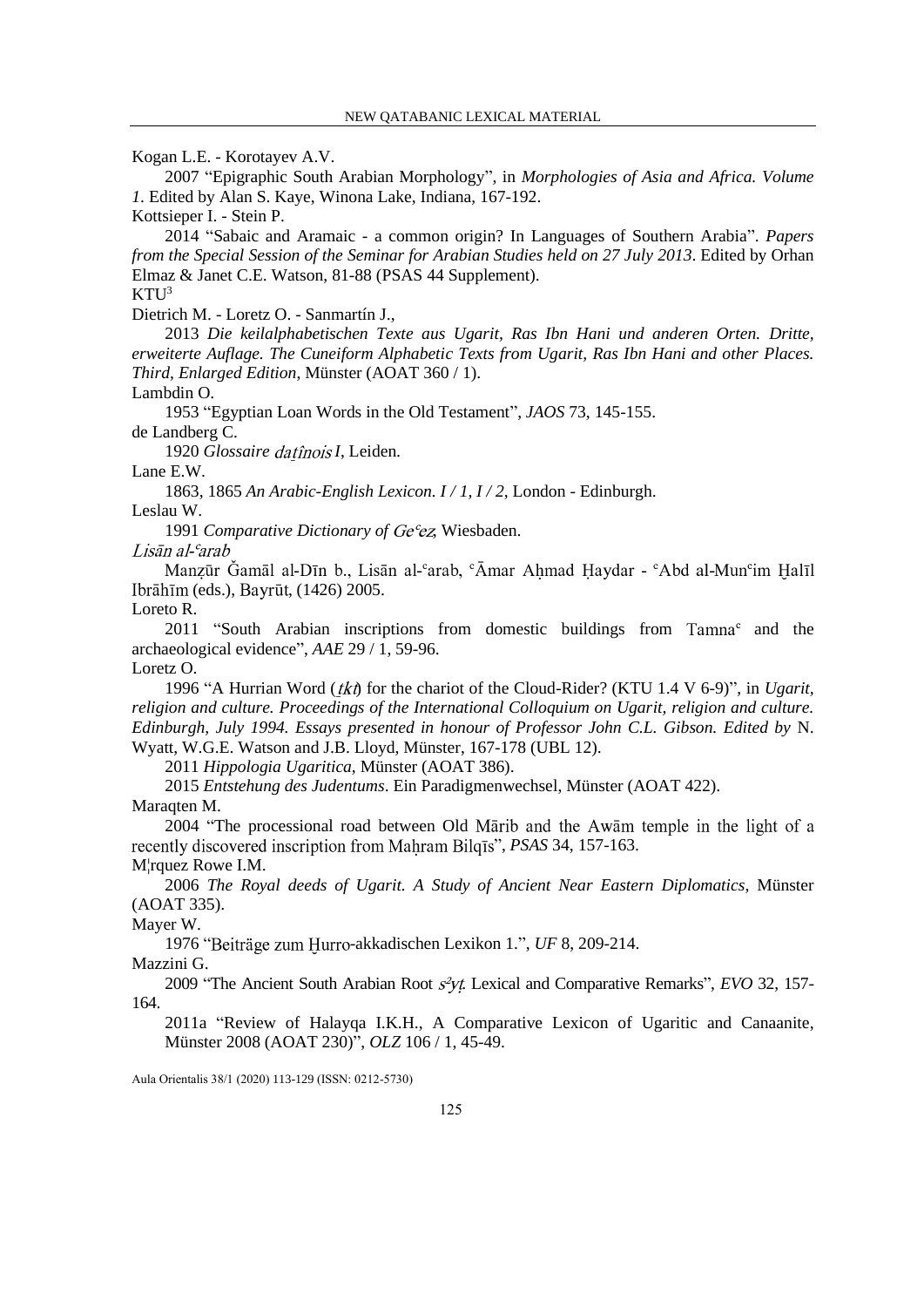2011b "Some Qatabanic Lexical Items. Philological and Linguistic Observations", *AuOr* 29, 121-129.

2016 "The Expression  $\sin$  tltt in Ugaritic Legal Language and a Parallel in Ancient South Arabian", *UF* 47, 123-128.

## McGeough K.M.

2011 *Ugaritic Economic Tablets. Text, Translation and Notes*. Edited by Mark S. Smith, Leuven - Paris - Walpole, Ma (Ancient Near Eastern Studies. Supplement 32). Milgrom J.

2000 *Leviticus 17-22. A New Translation with Introduction and Commentary*, New York - London - Toronto - Sydney - Auckland (The Anchor Bible 3A).

De Moor J.

1981 "Donkey-Packs and Geology", *UF* 13, 303-304.

1986 (1985) "Ugaritic Smalltalk", *UF* 17, 219-223.

Muchiki Y.

*Egyptian Proper Names and Loanwords in North-West Semitic*, Atlanta (Society of Biblical Literature Dissertation Series, 173).

Müller W.W.

1985 "Tatenbericht des sabäischen Königs Karib'il Watar", in *Texte aus der Umwelt des Alten Testaments. Rechts- und Wirtschafturkunden. Historisch-chronologische Texte. Historischchronologische Texte III. Band I. Lieferung 6*. Heraugegeben von Otto Kaiser, Gütersloh, 651-658.

1986 "Eine Gebührenordnung vom Māriber Stadttempel Harūnum", *ABADY* III, 66-70.

1997 "Das Statut des Gottes Ta<sup>3</sup>lab von Riyām für seinen Stamm Sum<sup>c</sup>ay", in Aktualisierte Beiträge zum 1. Internationalen Symposion Südarabien interdisziplinär an der Universität Graz *mit kurzen Einführungen zu Sprach- und Kulturgeschichte*. Herausgegeben von R.G. Stiegner, Graz, 89-110.

2010 Sabäische Inschriften nach Ären datiert. Bibliographie, Texte und Glossar, Wiesbaden (Veröffentlichungen der Orientalischen Kommission. Band 53).

2014 "Sabaic lexical survivals in the Arabic language and dialects of Yemen", in *Languages of South Arabia. Papers from the Special Session of the Seminar for Arabian Studies Held on 27 July 2013*. Edited by Orhan Elmaz & Janet G.E. Watson, 89-100 (PSAS 44 Supplement). Multhoff A. - Stein P.

2008a "Verbot, Pilger gefangenzunehmen", in *Texte aus der Umwelt des Alten Testaments. Neue Folge. Band 4. Omina, Rituale und Beschöwungen*. Herausgegeben von Bernd Janowski und Gernot Wilhelm, Gütersloh, 414-415.

2008b "Tempeldiebstahl und andere Schlechtigkeiten: Zwei verkannte sabäische Inschriften", *Or* 77 / 1, 1-44.

Nebes N.

1988 "The Infinitive in Sabaean and Qatabanian Inscriptions", *PSAS* 18, 63-78.

1997 "Stand und Aufgaben einer Grammatik des Altsüdarabischen", in Aktualisierte Beiträge zum 1. Internationalen Symposion Südarabien interdisziplinär an der Universität Graz mit kurzen *zu Sprach- und Kulturgeschichte*. Herausgegeben von R.G. Stiegner, Graz, 111-131.

2004 "Erlaß des Gottes <sup>3</sup>Almagah über die Höhe der an Tempel zu zahlenden Gebühr bei Rechtsentscheiden", in *Texte aus der Umwelt des Alten Testaments. Neue Folge. Band 1. Texte zum Rechts- und Wirtschaftsleben*. Herausgegeben von Bernd Janowski und Gernot Wilhelm, Gütersloh, 303-304.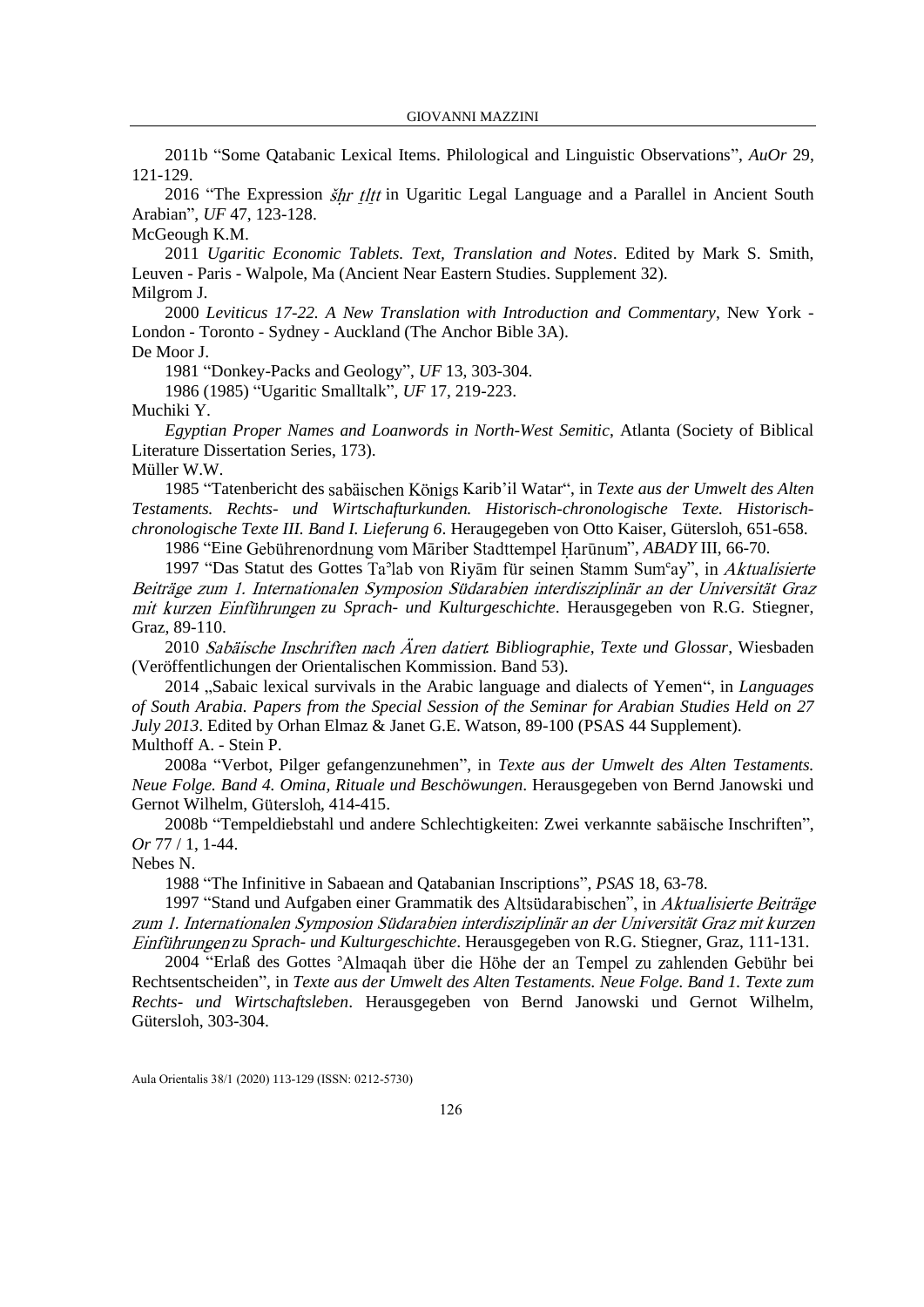Nebes N. - Stein P.

2004 "Ancient South Arabian", in *The Cambridge Encyclopedia of the World's Ancient Languages*. Edited by Roger R. Woodard, Cambridge, 454-487. del Olmo Lete G.

2012 "Ugaritic and Old(-South)-Arabic: Two WS Dialects?" In *Dialectology of the Semitic Languages. Proceedings of the IV Meeting on Comparative Semitics Zaragoza 11/6-9/2010*. Edited by Federico Corriente, Gregorio del Olmo Lete, Ángeles Vicente and Juan-Pablo Vita, Sabadell (Barcelona), 5-23.

# Pardee D.

2003 1. "Ugaritic Myths. The Ba<sup>c</sup>lu Myth (1.86)", in *The Context of Scripture. Volume 1. Canonical Compositions from the Biblical World*. Editor William W. Hallo, Leiden - Boston, 241- 274.

2010 "Illustrated Epigraphic Remarks to the First Tablet of <sup>3</sup>Aghatu Text, Lines 1-24", *UF* 42, 903-913.

2011 "Nouvelle étude épigraphique et littéraire des textes fragmentaires en langue ougaritique dits "Les Refaim" (CTA 20-22)", *Or* 80 / 1, 1-65.

Piamenta M.

1990 *Dictionary of Post-Classical Yemeni Arabic. Part 1*, Leiden - New York - København - Köln.

Pirenne J.

1977 "Offrande de statue pour le salut du roi Nabaí (CIAS 47.82 / o2)", in *Corpus des inscriptions et antiquités sud-arabes. Tome I. Section I. Inscriptions*, Louvain, 147-157. Prioletta A.

2014 "Nouvelles inscriptions ma<sup>c</sup>iniques de Kamna au Musée militaire de San<sup>c</sup>a", *SemClas* 7, 191-201.

Prioletta A. - Arbach M.

2015 "Inscriptions qatabānites inédites d'une collection privée yéménite", *Sem* 57, 243-271. Rabin C.

1984 "On the Possibility of South-Arabian Influence on the Arabic Vocabulary", *JSAI* 4, 125- 134.

Rainey A.F.

2015 *The El-Amarna Correspondence. A New Edition of the Cuneiform Letters from the Site of El-Amarna Based on Collations of All Extant Tablets*. Edited by William Schniedewind and Zipora Cochavi-Rainey, Leiden - Boston (HOS 110).

Rechenmacher H.

2012 *Althebräische Personennamen*, Münster (LOS II / 1).

Renfroe F.

1992 *Arabic-Ugaritic Lexical Studies*, Münster (ALASP 5).

Rhodokanakis N.

1924 Die Inschriften an der Mauer von Kohlān-Timna<sup>c</sup>, Wien (SAWW 200. Band, 2. Abhandlung).

1927 *Altsüdarabische Texte I*, Wien und Leipzig (SAWW 206. Band, 2. Abhandlung).

1932 "Zur altsüdarabischen Epigraphik and Archäologie I", *WZKM* 38 / 3-4, 167-182.

Ricks S.T.

1989 *Lexicon of Inscriptional Qatabanian*, Roma (Studia Pohl 14).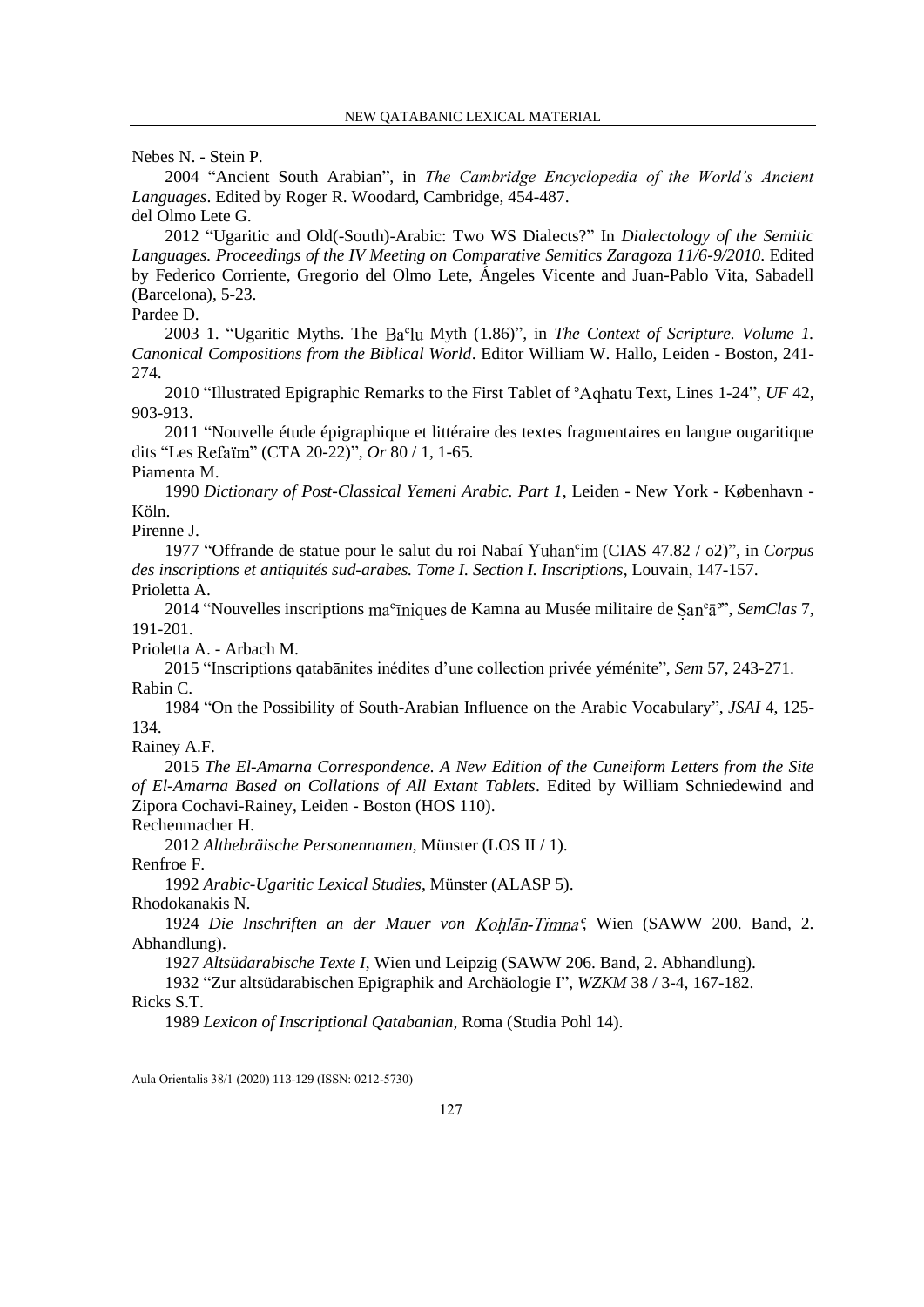Robin Ch.

1997 in Calvet Y. - Robin Ch.J., *Arabie heureuse - Arabie déserte. Les antiquités arabiques du musée du Louvre*, Paris.

2005-2006 in Yule - Robin 2005-2006.

Rossi E.

1940 "Vocaboli sudarabici nelle odierne parlate arabe del Yemen", *RSO* 18, 299-314. Ryckmans J.

1974 "Himyaritica (3)", *Mus* 87, 237-263.

1976 "Review of Beeston 1976", *Mus* 89, 3-4, 484-485.

Ryckmans J. - Müller W.W. - Abdallah Y.M.

1994 *Textes du Yémen antique inscrits sur bois*, Louvain-la-Neuve (Publications de l'Institut Orientaliste de Louvain 43).

Schwarzlose F. W.

1886 Kitāb al-Silāh. Die Waffen der alten Araber aus ihren Dichtern dargestellt. Ein Beitrag *zur arabischen Alterthumskunde, Synonymik und Lexikographie nebst Registern*, Leipzig. SD

Beeston A.F.L. - Ghul M.A. - Müller W.W. - Ryckmans J., *Sabaic Dictionary*, Louvain-la-Neuve / Beyrouth, 1982 (Publication of the University of Sanaa, YAR). Sima A.

2001 "Altsüdarabische Konditionalsätze", *Or* 70 / 3, 283-312.

Smith M.S.

1994 *The Ugaritic Baal Cycle. Volume I. Introduction with Text, Translation and Commentary of KTU 1.1-1.2*, Leiden (VT 55 Supplement).

Smith M.S. - Pitard W.T.

2009 *The Ugaritic Baal Cycle. Volume II. Introduction with Text, Translation and Commentary of KTU / CAT 1.3 - 1.4*, Leiden - Boston (VT 114 Supplement). von Soden W.

1969 "Zur Herkunft von hebr. *<sup>2</sup>ebjôn* "arm"", *MIO* 15, 322-326. Stein P.

2002 **"**Zur Morphologie des sab«ischen Infinitivs", *Or* 71 / 4, 393-414.

2003 *Untersuchungen zur Phonologie und Morphologie des Sabäischen*, Rahden / Westfalen (EFAH 3).

2010 *Die altsüdarabischen Minuskelinschriften auf Holzstäbchen aus der Bayerischen Staatsbibliothek in München. Band 1. Die Inschriften der mittel- und spätsabäischen Periode*, Tübingen - Berlin (Epigraphische Forschungen auf der Arabischen Halbinsel. Band 5).

2011 "Ancient South Arabian", in *The Semitic Languages. An International Handbook.* Edited by Stefan Weninger. In collaboration with Geoffrey Khan, Michael P. Streck, Janet C. E. Watson, Berlin - Boston, 1042-1073 (Handbøcher zur Sprach- und Kommunikationswissenschaft. Handbooks of Linguistics and Communication Science. Band 36).

2013 *Lehrbuch der sabäischen Sprache 1. Teil: Grammatik*, Wiesbaden (Subsidia et Instrumenta Linguarum Orientis 4, 1).

Streck M.

2000 *Das amurritische Onomastikon der altbabylonischen Zeit I*, Münster (AOAT 271). Tropper J.

2012 *Ugaritische Grammatik. Zweite, stark überarbeitete und erweiterte Auflage*, Münster (AOAT 273).